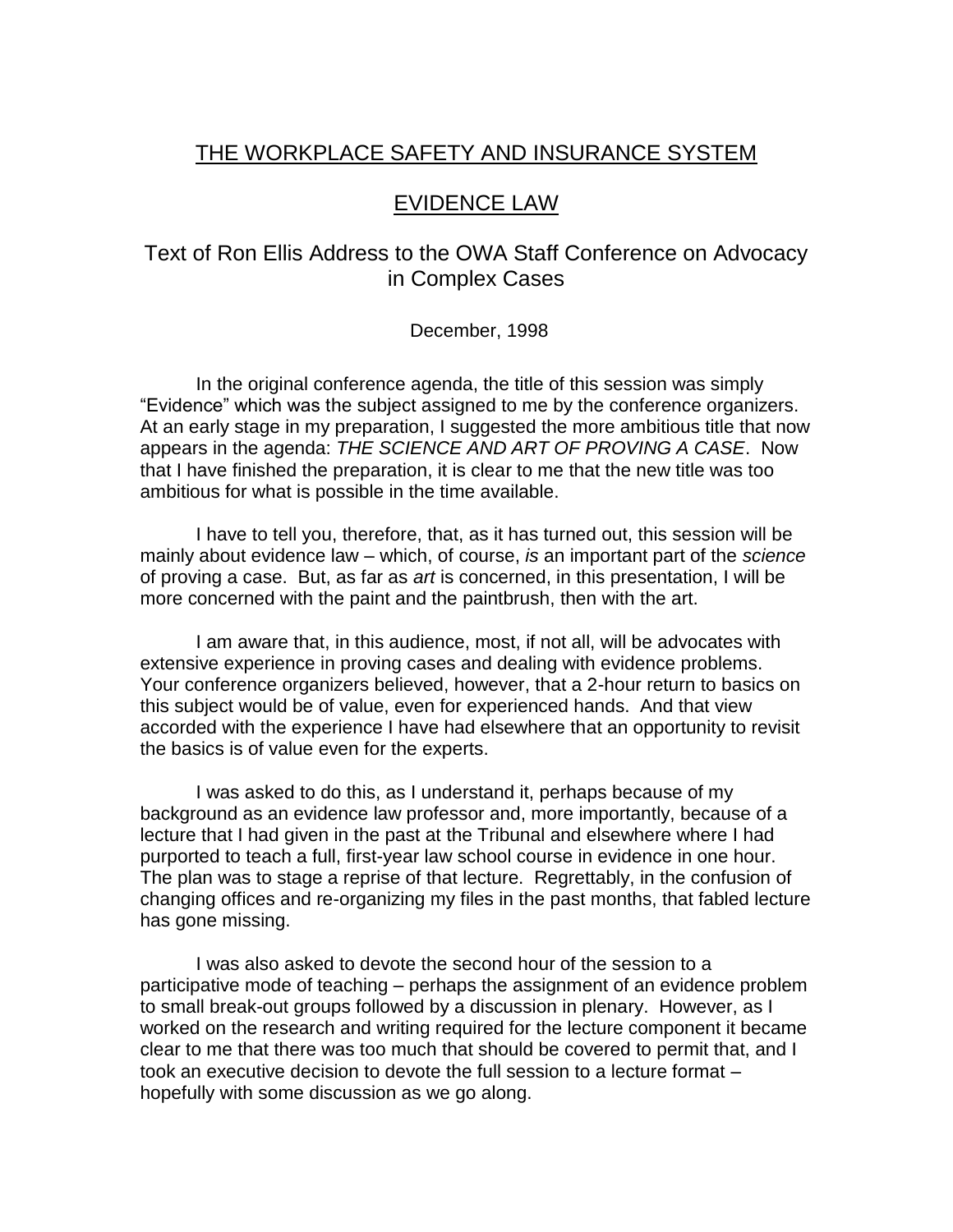Accordingly, to-day's presentation  $-$  all two hours of it  $-$  is a newly constructed attempt at Evidence 101 interwoven with Appeals Tribunal Evidence 202.

To assist in your following my presentation, I have put together a few "overheads" which I have decided not to put on the overhead machine, but to make copies for each of you so that you may follow it up close rather than having to read it from afar. These have just now been distributed and I would suggest that you take a moment now to insert them in your books under the tab reserved for this session's material.

Throughout the lecture, I will be referring from time to time to examples of evidence issues taken for the most part from a particular hypothetical case.

The description of how my hypothetical case presented itself in the first interview is the first "overhead" and I would ask you to now take a moment to read page 1 of the inserts. For the reader of this text, page 1 reads as follows:

## The Esterband Case as it initially presented itself

Marika Esterban, Korvu Esterban's widow, has come to see you. Her husband died of cancer in 1991. He had no insurance and left her with no resources to look after her three children. She has been working multiple part-time jobs ever since to keep the family together. At the time he became ill  $-4$  months before his death  $-$ Korvu was employed by Kordite Kemicals Inc. at its plant in Dalle Ontario. He was a pipefitter in the maintenance department. Kordite manufactures herbicides for the agricultural industry.

When Korvu died, a co-worker of his had suggested that a workers' compensation claim might be worth pursuing. Mrs. Esterband then remembered an incident that Korvu had told her about in which he had been present when some liquid had been spilled at the plant. She recalls him telling her about the excitement that had been caused and all the running around by everyone and that he had saved the day by simply thinking to turn off a valve which stopped the flow. As best she can recall, this would have occurred about year or so before he became ill.

Marika cannot remember how long Korvu had worked for Kordite, but thinks it may have been about twenty years. Korvu was 42 years old when he died. He had, she says, never smoked.

Mrs. Esterband submitted a workers' compensation claim and she has just received the Board's final decision indicating that it had not been possible to establish any connection between the alleged spill and Mr. Esterband's cancer. The letter advised her of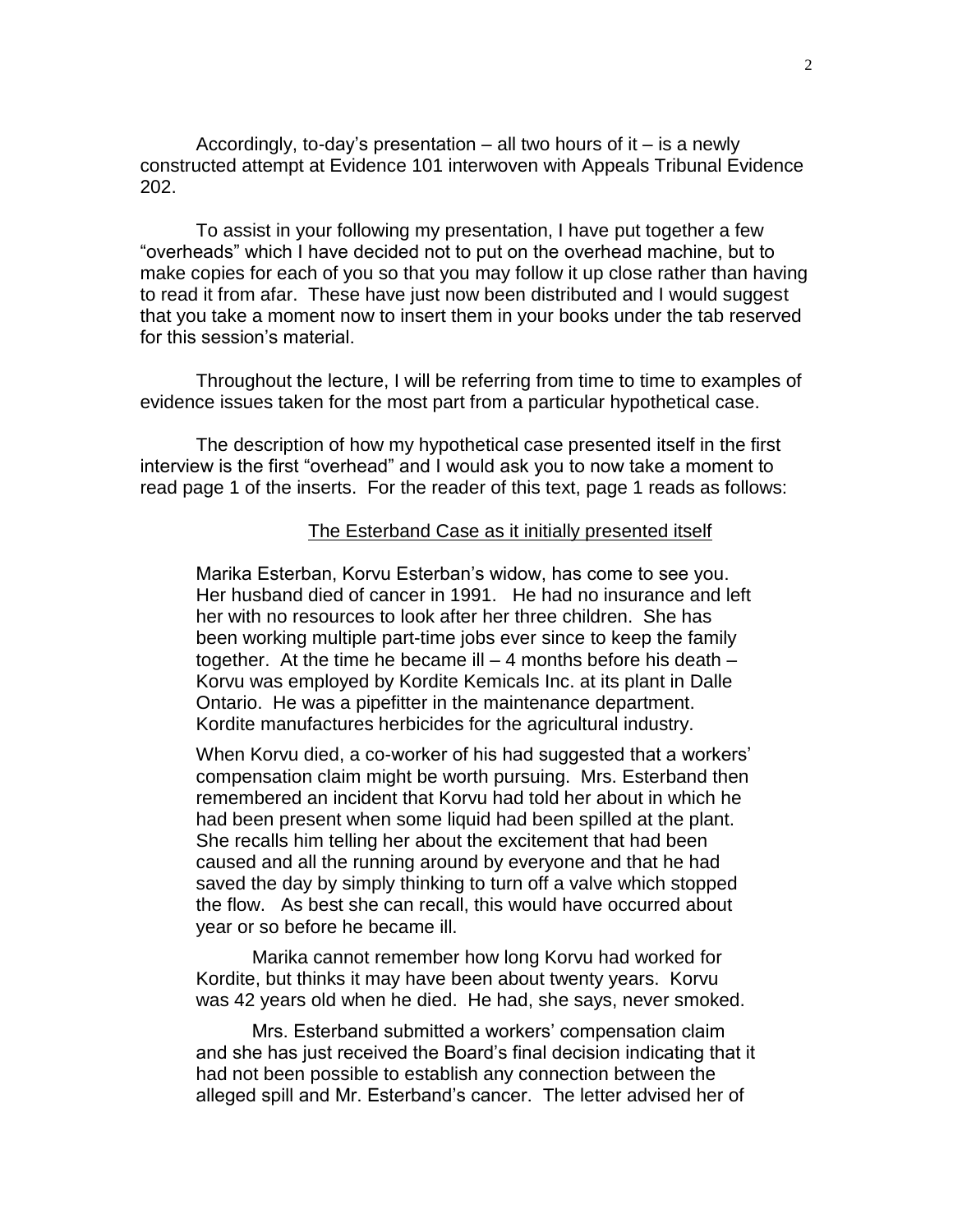her right of appeal to the Tribunal, and she was now seeking your help with that appeal.

In this case, as with any case, the evidence challenge for the advocate may be stated, generally, as follows:

On each material fact / the Tribunal panel  $1$  must be presented with evidence / which that panel is entitled and prepared to receive / and which, when considered in its entirety, / after being appropriately tested for reliability in the hearing proceedings, / is of sufficient weight / that a panel assessing it in accordance with the analytical criteria appropriate to the panel's role as a fact-finder / will be satisfied that the standard of proof applicable to that fact has been met.

Imbedded in that statement is a number of important evidence-law concepts.

I have listed the concepts in the order in which I propose to deal with them. (See page 4 of the inserts). For the reader, the list reads as follows:

- 1. Material facts.
- 2. Circumstantial evidence comprised of "testimonial" or "evidentiary" facts.
- 3. Direct evidence eyewitness testimony, expert testimony and real evidence.
- 4. Judicial notice.
- 5. Admissibility.
	- (a) General
	- (b) Relevance
	- (c) Prejudicial evidence
	- (d) Improperly obtained evidence
	- (e) The hearsay rule
		- i. General
		- ii. Oral hearsay
		- iii. Admissions against interest
		- iv. Proving the statement was made, not that it is true
		- v. R. v. Kahn
		- vi. Documents in general
		- vii. Witnesses notes
		- viii. Clinical notes
	- (f) The Collateral Fact rule
	- (g) Novel science

 $\overline{\phantom{a}}$ 

<sup>1</sup> Panel or single vice-chair – for ease of reference I will use the word panel to refer to the Tribunal adjudicative unit in each case, whether it be a tripartite panel or a vice-chair sitting alone.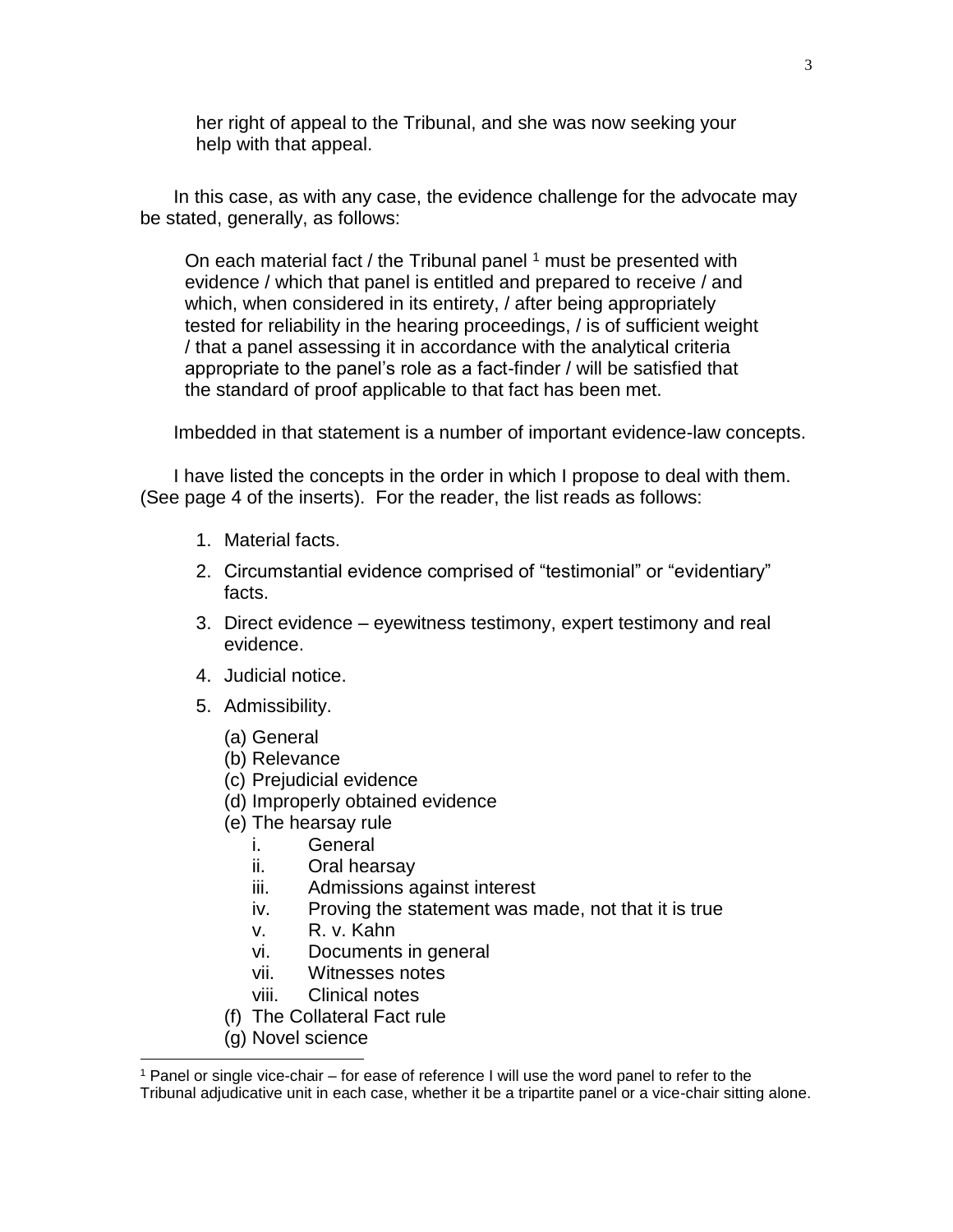- (h) Character evidence
- (i) Similar Fact evidence
- (j) Privilege
	- i. Reports prepared for litigation, and communications between solicitors and expert witnesses
	- ii. Communications with mediators
	- iii. The privilege against self-incrimination
- 6. Weight.
	- a) General
	- b) Assessing credibility of eye witnesses
	- c) Weighing expert evidence
	- d) The benefit of the doubt
- 7. Standard of proof.
- 8. Burden of proof.
- 9. The panel's fact-finding role
- 10.The analytical criteria for a fact-finder.

Through the balance of my presentation, I will be working my way down this list. You may want to take page 4 out of your book and keep it in front of you so that you can keep track of where I am.

# 1. Material Facts

By "material facts" I mean, of course, the facts that the law which governs the claim puts in issue. Thus, in this case (where incidentally I am, for simplicity, assuming that the claim will not be made on the basis of proving that the disease is an occupational disease but will be made under the general compensation section) the materials facts may be seen to be the following: (See Page 5 of the inserts)

- 1. Korvu Esterban was employed by Kordite Kemicals Inc.
- 2. Kordite is an employer in an industry covered by the Workplace Safety and Insurance Act.
- 3. Korvu Esterban died.
- 4. His death arose out of and in the course of his employment at Kordite.
- 5. Marika Esterban is his surviving spouse.

These are the material facts. (Proving 1, 2, 3 and 5 should be no problem, so we will focus on material fact No.4)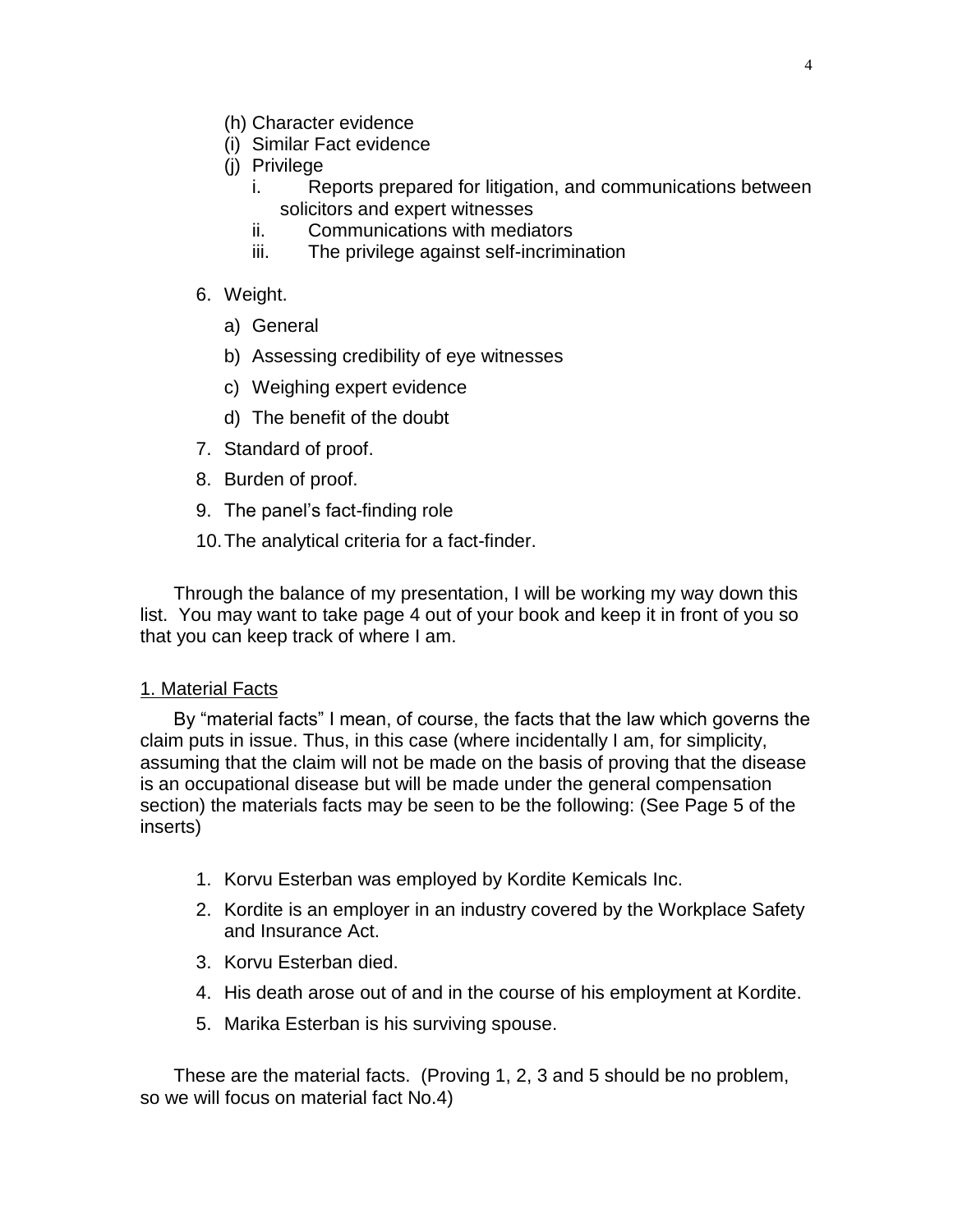# 2. Circumstantial Evidence

There are, of course, a number of other facts that we know will have to be proved if the claim is to be successful. Nowhere in the list of material facts, for instance, is the fact that Mr. Esterban died of cancer. However, these other facts are not *material* facts. The law does not care that Mr. Estaban died of cancer only that his death arose out of and in the course of employment.

These other facts are what are sometimes called "testimonial" facts but which I think may be more usefully referred to as "evidentiary facts". They are the facts that constitute what is commonly referred to as *circumstantial evidence*.

Circumstantial evidence consists of a collection of *evidentiary* facts from which the existence of a *material* fact can be reasonably inferred.

*Evidentiary* facts that come at once to mind in contemplation of Mrs. Esterban's claim would, of course, include the following (See page 6 of the inserts):

- 1. Esterban died of cancer;
- 2. Kordite's manufacturing process involves the use of chemicals that cause cancer.
- 3. The kind of cancer it causes is the kind Esterban had.
- 4. Esterban was exposed in the course of his employment to those chemicals.

From the employer's perspective, the material fact that Kordite will want to see proved is that Esterband's death did not arise out of or in the course of his employment with them.

The evidentiary facts on which you would anticipate Kordite relying for proof of that material fact, and with which the Board would also naturally be concerned, would include these:

- 1. Kordite's chemicals only cause cancer if a person is directly exposed to them for a long period of time.
- 2. Esterband was not so exposed.
- 3. Where cancer is caused by such exposure, symptoms do not appear until after a certain minimum latency period.
- 4. Esterband's cancer was diagnosed too early relative to any possible exposure for that exposure to have been the cause.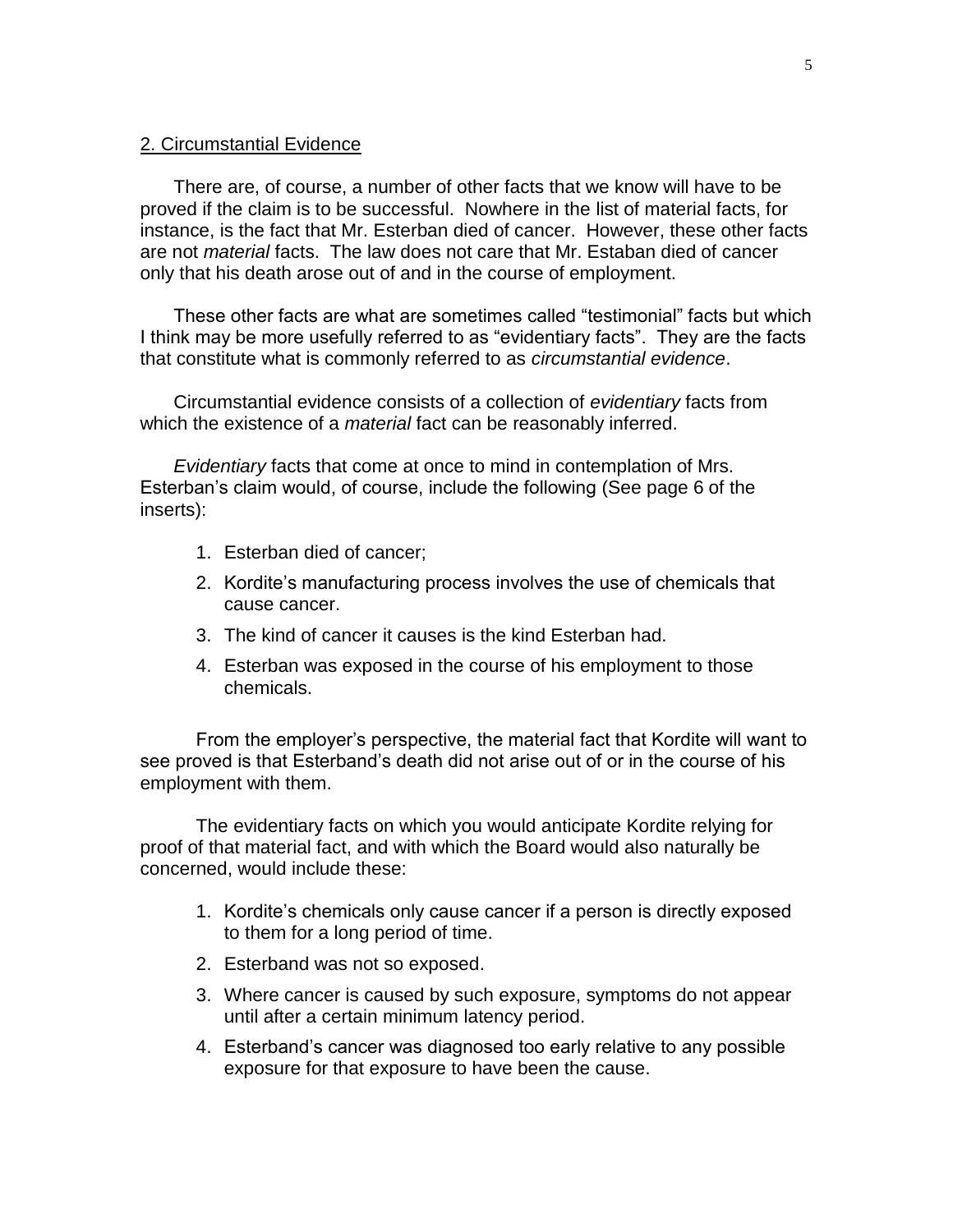- 5. The kind of cancer in question can also be caused by other things and Esterban had been exposed to such things.
- 6. Also, this cancer is common in the general population in the absence of known exposure to chemicals.

These are not material facts. As I have said, the law does not care how Esterban died, only that he died and that his death arose out of and in the course of employment. You will need to prove death by cancer, and by a particular kind of cancer, only for the purpose of combining those facts with the fact concerning Kordite's use of chemicals which cause such cancer, and other related facts, all for the purpose of laying the factual basis on which the panel may *infer* the existence of the material fact that the death arose out of and in the course of employment.

In television shows, circumstantial evidence is often denigrated as second-class evidence, as compared to direct evidence. However, circumstantial evidence is commonly more reliable than direct evidence, and in virtually every case it will prove impossible to prove one or more material facts through direct evidence only. Almost always such proof will be dependent to some degree or another on circumstantial evidence consisting of a number of evidentiary facts that the panel will have to find exist.

It is, in my opinion, important, when one is designing one's evidence strategy, to keep clear in one's mind the distinction between material facts, and the evidentiary facts that are to be used as part of the circumstantial evidence in your case. If you understand that you are, in point of fact, engaged in building an *edifice* of evidence – much of it circumstantial in nature – that, taken together, will persuade the adjudicator to infer the existence of the material fact, then, in my opinion, your thinking about what evidence possibilities there might be in a case will be better informed and more usefully focused.

Of course, evidentiary facts, like material facts, must also be proved by evidence. And, that evidence may also include evidentiary facts from which the existence of the evidentiary fact you are trying to prove may be reasonably inferred. There are, if you like, various levels of circumstantial evidence.

Thus in Mrs. Esterband's case, to prove the evidentiary fact that Esterband was exposed to the chemical, you will want to prove, amongst other things, the second-level evidentiary fact that a spill of that chemical occurred. To do that, you may want to prove amongst other things the third-level evidentiary fact that the plant was unexpectedly shut down on the day on which the spill is said to have occurred (thus suggesting the inference that something unusual and disruptive – like a major spill – occurred on that day).

## 3.Direct Evidence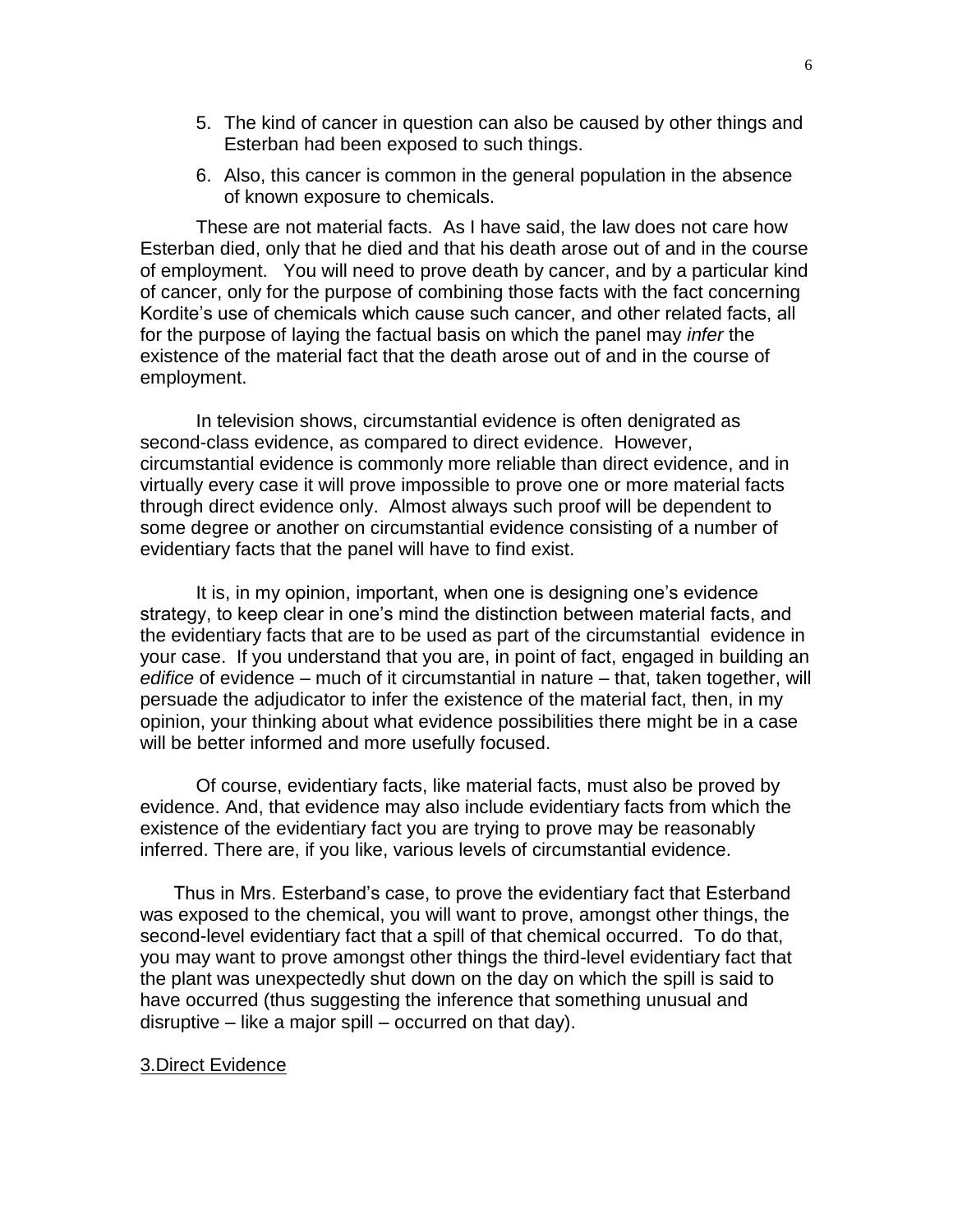How, then, do you prove that something you allege is an evidentiary fact *is* a fact? Of course, you have to develop and present evidence. And here I am talking about evidence that is not the evidentiary facts comprising the circumstantial evidence in your case but the *direct evidence* that will prove the existence of the evidentiary facts.

Fortunately, there are only three categories of direct evidence to think about (See page 7 of the insert. For readers of this text see below.).

Two are testimony from witnesses – first, what is called "eyewitness testimony" and second, what is called "expert testimony".

The third, is what is called "real" evidence – the thing itself: the bloodstained knife, the gun that fired the fatal bullet, the fibre left at the scene of the crime, O.J.'s gloves, etc.

There is no other kind of direct evidence – nothing else you can use to prove a fact.

Ah, you say, what about documents?

Documents will always fall into one of the three categories:

- They are a record of eyewitness testimony,
- or they are a record of expert testimony,
- or they are a mixture of the two,
- $\bullet$  or they are real evidence for example, the signed contract put in evidence in a breach of contract suit, Corporate by-law No. 1, etc.

Eyewitness testimony consists of an individual who typically has seen or heard the evidentiary fact, describing what he or she has seen or heard. Of course, it would also include someone describing what he or she felt or smelt.

More accurately, it should be described as the "see/hear/smell/and touch witness testimony, but for short we refer to it as eyewitness testimony.

Expert testimony is the testimony of a witness *who is not an eyewitness* about *an opinion or conclusion* he or she has reached based on the presumed existence of certain evidentiary facts.

It is only, it should be noted, with respect to issues on which *the adjudicator* – i.e., the hearing panel – is unqualified to draw his or her own conclusions from the facts or evidence in question that expert witnesses will be allowed to testify.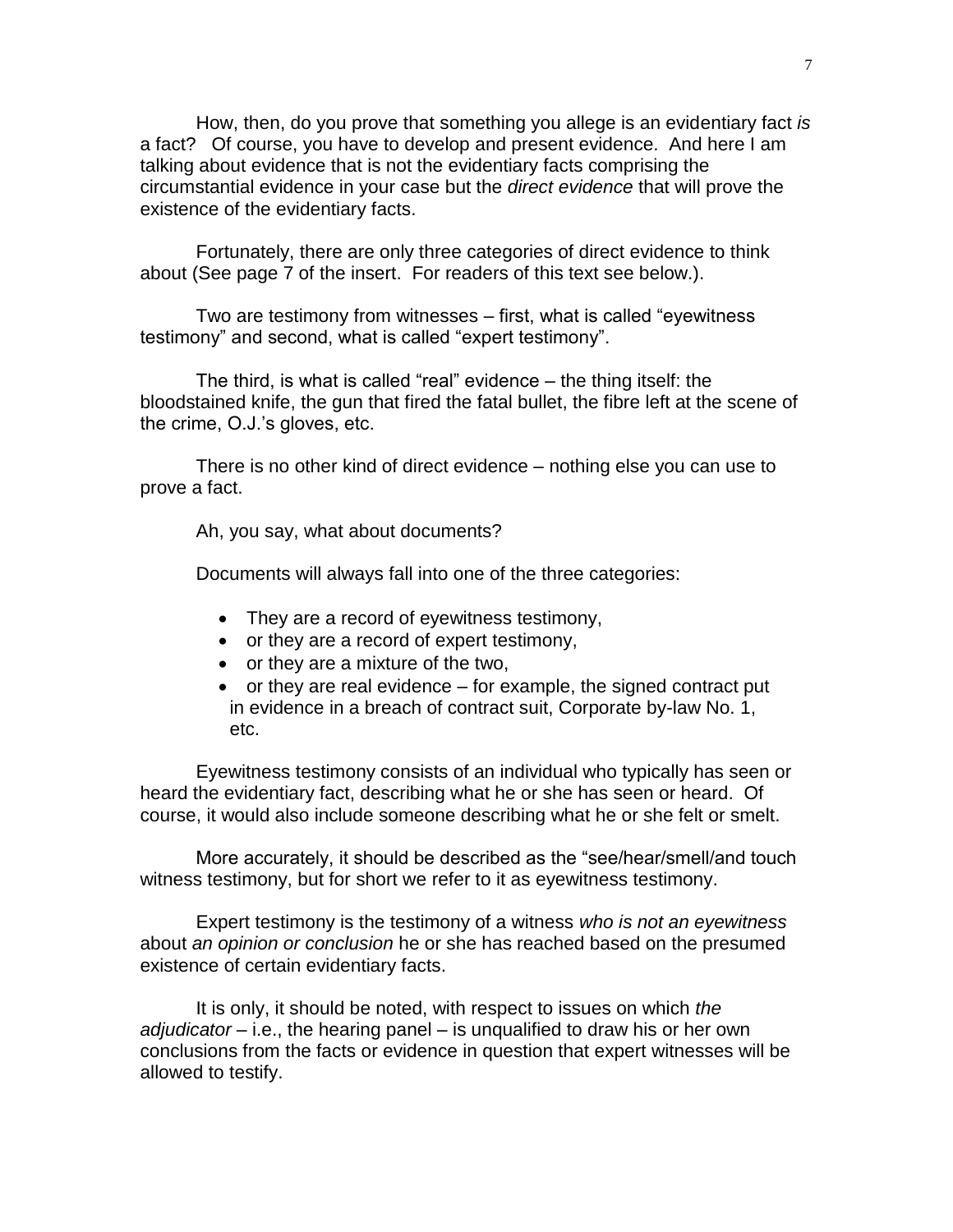And, they may do so only if they are shown to possess an expertise that is relevant to the issue in question. A witness will be qualified as an expert, and thus be a person authorized to give opinion evidence on any matter within their expertise, if it can be shown that through study or experience they have acquired special knowledge of such a nature that their opinions or conclusions are likely to be especially helpful in the determination of the issue in question.

And it is only witnesses who have been qualified as experts who are entitled to offer an opinion or a conclusion. If an *eyewitness* attempts to do so, an objection ought to be made and will be successful. And this applies in Tribunal appeals as well as in the courts. Thus, the American television lawyer's classic one-word objection: "opinion", your honour; or, "conclusionary", your honour.

Also, a witness whose qualifications to give opinion testimony have been accepted is only entitled to give opinion evidence respecting issues to which his or her expertise is relevant. His or her testimony respecting other issues will be subject to the same restraints as any eyewitness. Part of your job as an advocate is to keep the other side's experts in line in that regard. For example, just because a doctor has been qualified in the proceedings as an orthopedic surgeon, may not necessarily mean that he or she is also qualified to give an opinion concerning the ergonomics of a work station. And there is nothing to be lost in challenging an expert witness as to the limits of his or her expertise.

*Real evidence* is admissible only if it is relevant to the proof of a material or evidentiary fact, and it can only be found to be relevant if it is supported by eyewitness testimony identifying it and authenticating it as having the relationship to the material or evidentiary fact that makes it relevant.

In preparing the evidence for a case you are presenting, and in the assessment of the evidence presented by the other side, it is very useful to have these 3 simple categories of evidence clearly in mind.

Example: (Page 8 of the inserts. Readers of this text see below.)

Take a moment to consider these concepts in the context of a simple example.

Suppose that part of Kordite's case at the Board – part of the evidentiary facts on which it relied – was that Esterband was a smoker and his cancer was caused by the smoking. Mrs. Esterband denies that her husband ever smoked. However, in Esterband's file at Kordite is the notation that two days before Esterband became sick, he was disciplined for smoking on plant premises contrary to the company's rule against smoking. The plant is not unionized so there was no grievance procedure. However, in the file, and filed with the Board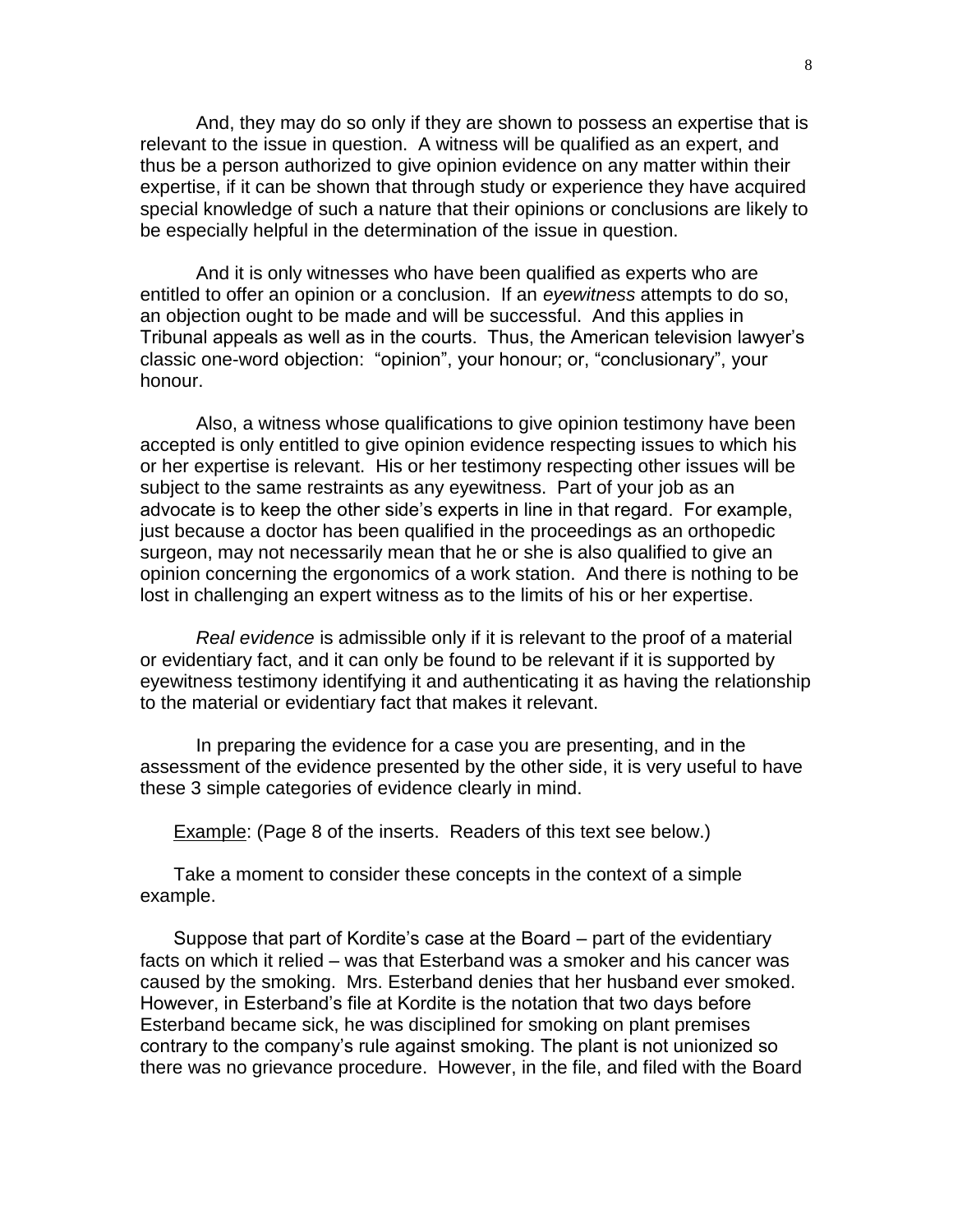in this case, is a discipline report detailing the investigation that led to the discipline.

The material fact that had to be proved to justify the discipline was: The accused smoked on plant premises. (The disciplinary record shows that he denied smoking.)

The allegation is that he was smoking in the washroom. No one saw him smoking, so there is no *direct evidence* proving that material fact. However, there are evidentiary facts that together constitute a seemingly persuasive edifice of circumstantial evidence.

The evidentiary facts are these: Esterband entered the washroom alone at 8:55 a.m; no-one else entered the washroom until after the accused left at 9:05; at 9:06 there was cigarette smoke in the washroom and a cigarette butt in the urinal; the washroom had been clear of butts before the accused entered.

The *direct evidence* by which it was sought to prove these evidentiary facts as recorded in the file memorandum were these:

Testimony of witness #1: I am the maintenance foreman. I was in my office in front of the washroom with a good view of the washroom door from 8:50 to 9:10. I saw Mr. Esterband enter the washroom at 8:55 and leave at 9:05. No one else entered or left during that period. John Brown entered the washroom just after Esterband left.

Testimony of witness #2: I am John Brown. I smelled cigarette smoke in the washroom when I entered it that morning, I also saw a Matinee butt in the urinal.

Testimony of witness #3: I am the Office Manager. The cleaning staff always cleans that washroom every morning between 8:45 and 9:00, and did so the morning in question.

Document evidence: the building maintenance department's Cleaning Schedule. It shows that the washroom is scheduled to be cleaned between 8:45 and 9:00.

Whether the discipline report itself – the fact of the discipline for smoking – is evidence that should have been admitted by the Board is a question that we will come to later. In the meantime, consider the categories of direct evidence that are illustrated by this memorandum as though the witnesses were testifying before the Tribunal.

Witness #1's statement is eyewitness evidence.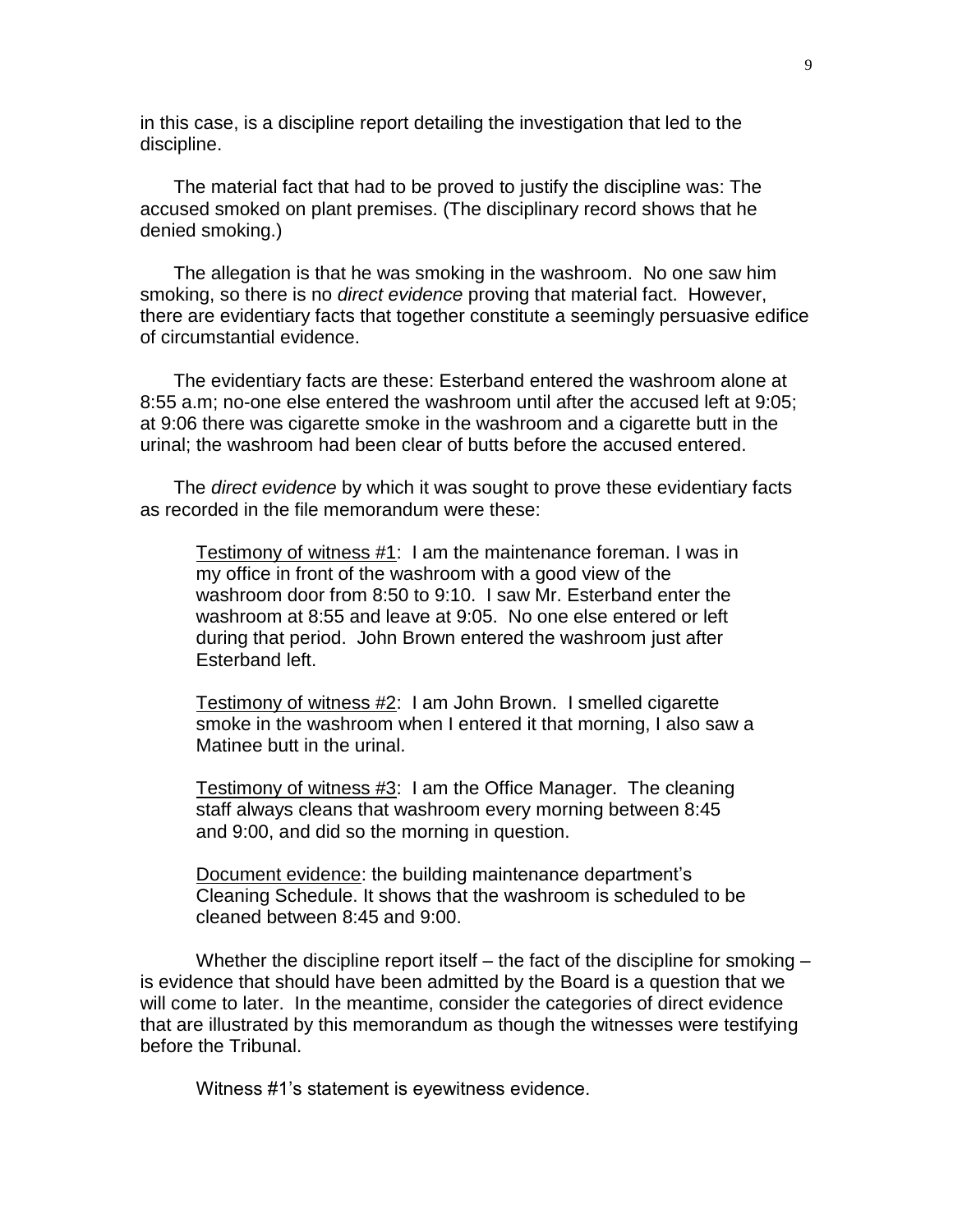Witness #2's evidence re the smell of cigarette smoke is strictly speaking a mixture of eyewitness testimony and opinion evidence – i.e., he is expressing his opinion that what he smelled was cigarette smoke - but it is the kind of conclusion that he is qualified to draw because of his experience of smelling cigarette smoke on a daily basis. Any person would be so qualified – including the adjudicator. However, only Witness 2 had the opportunity to smell the smoke.

(It is the same as a witness testifying that a car that hit a pedestrian was moving at about 40 kilometres an hour. It is useful to be attuned to oral evidence that purports to be – appears to be – eyewitness evidence but that is really opinion evidence. There is always some inherent weakness in evidence of that nature that occasionally you will want to explore.)

Witness #2's testimony that he saw a cigarette butt in the urinal is classic eyewitness testimony. But, the fact that it was a Matinee butt would seem to be irrelevant.

It would not hurt for Esterband's counsel to interrupt the testimony to ask whether counsel for the company considers the fact that the alleged butt was a Matinee butt to be relevant. It is too minor a point to formally object to. However, by asking *if* it is relevant, you may discover that counsel intends to call other evidence to prove some special tie-in with the Matinee brand. (As for instance, that someone once saw Estaband purchasing Matinee cigarettes.) I will come to the general subject of relevance in a moment.

Witness #3's evidence is eyewitness testimony. Whether it is testimony that an adjudicator ought to receive is another question that we will get to when we talk about admissibility (the problem, of course, is that, if you listen closely you will see that it is probably *hearsay* evidence – she did not say that *she* saw the cleaning staff clean that urinal that morning at that time), but there is no question about the category. The witness appears to be likely testifying about what she *heard* members of the cleaning staff say – thus eyewitness testimony.

The Maintenance Schedule document may be viewed two ways. Relative to the evidentiary fact that there is a maintenance schedule that provides for cleaning washrooms during the specified time period, it might be said to be real evidence – i.e., the thing itself. It may also be viewed as a record of eyewitness testimony – of what the unknown author had heard or seen concerning the dayto-day maintenance plans for the building. Its *admissibility* without the support of a witness testifying about it is, again, another question that we will get to.

And, if, as Esterband's counsel, you were able to establish that the urinal was the type with water sitting in it and that when the butt was seen by Brown it was not floating, you might want to call an expert witness from the tobacco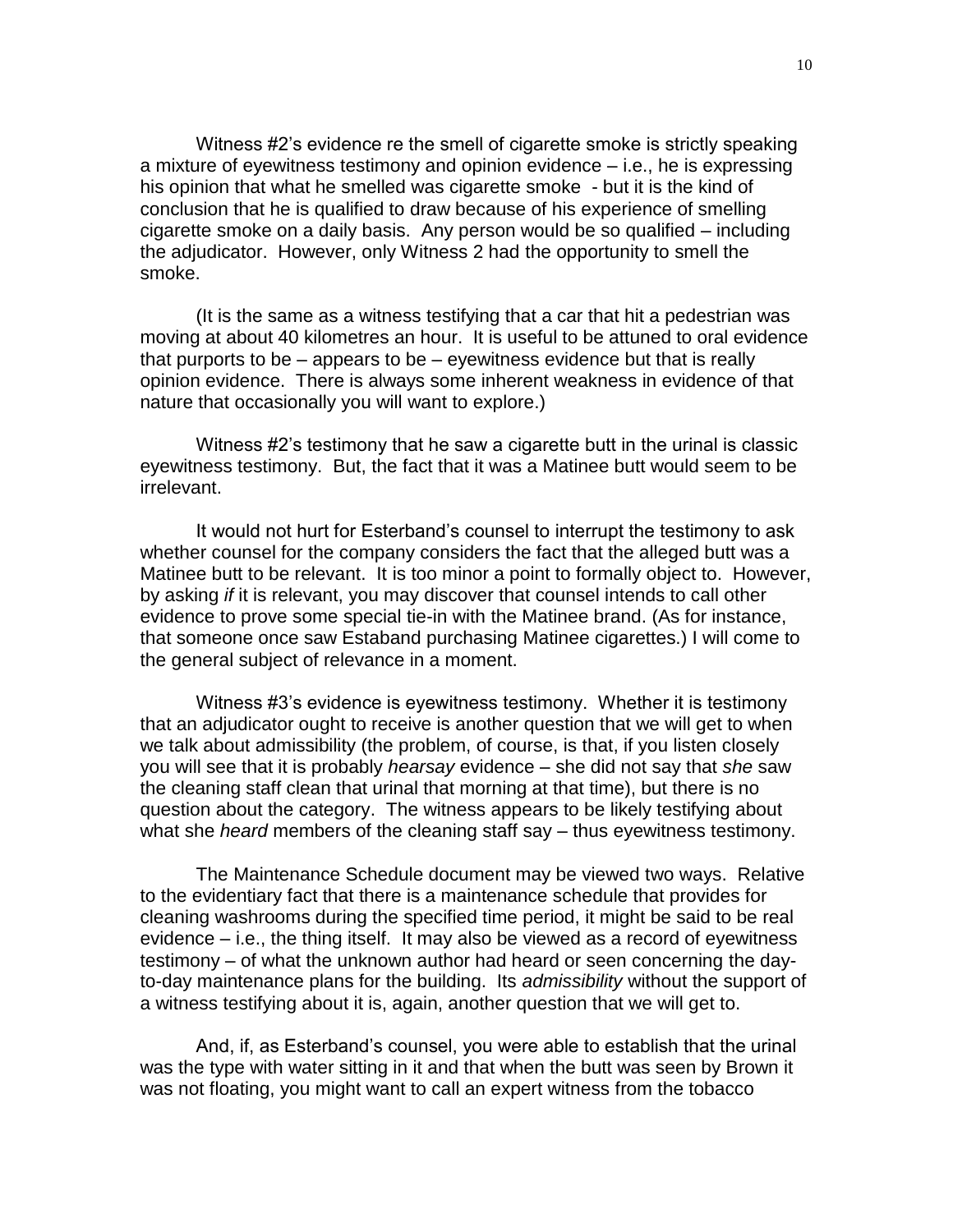company to say how long it would take for a fresh butt to sink to the bottom. That would be a classic expert witness.

If the expert would have to examine the butt before he could give his opinion, and Mr. Brown had had the presence of mind – and the necessary commitment – to retrieve the butt, then the butt would constitute *real evidence*. Its admissibility would depend on Brown having some means of satisfying the adjudicator that the expert was examining the very butt that Brown had fished out of the urinal that morning.

In summary, then, if you need to prove a fact with direct evidence, you have only 3 possible categories with which to concern yourselves: eyewitness testimony; expert testimony; or real evidence.

What about X-Rays, you ask? Where do they fit? They are real evidence – just like the cast of a footprint taken at the scene of a crime.

#### 4. Judicial Notice

Now, while we are talking about what we need in the way of evidence to prove material facts, and evidentiary facts, it is timely to consider that some facts do not need to be proved at all. I am referring here to facts of which the Tribunal adjudicators are entitled to take "judicial notice". If the panel will take judicial notice of a fact, no evidence proving that fact will be required.

The example always given of this type of fact is the fact that Christmas day falls on December 25<sup>th</sup>. If one of the evidentiary facts on which you propose to rely is that the day on which certain events occurred was Christmas day, you only need to prove that they occurred on December 25. You do not need to lead evidence that will prove that December 25 is Christmas day. The Tribunal adjudicators can be counted on to take what is called "judicial notice" of that fact.

The classical theory of judicial notice would limit the Tribunal's rights in that regard to taking notice only of facts that are indisputable – that is, facts that are so notoriously true as not to be subject to reasonable dispute, or facts that are capable of immediate confirmation by resort to easily accessible authorities of undisputed authority. So, December 25 is Christmas.

However, modern thought would suggest the possibility – and desirability – of more flexibility in the concept than that. And in the context of a specialized Tribunal like WSIAT, it may be that a more extended use of the concept as a modern means of avoiding unnecessary evidence and saving hearing time may be possible.

Thus, if you find yourself in the situation where you need to prove fact X, and its proof will be especially time-consuming, difficult or expensive, but it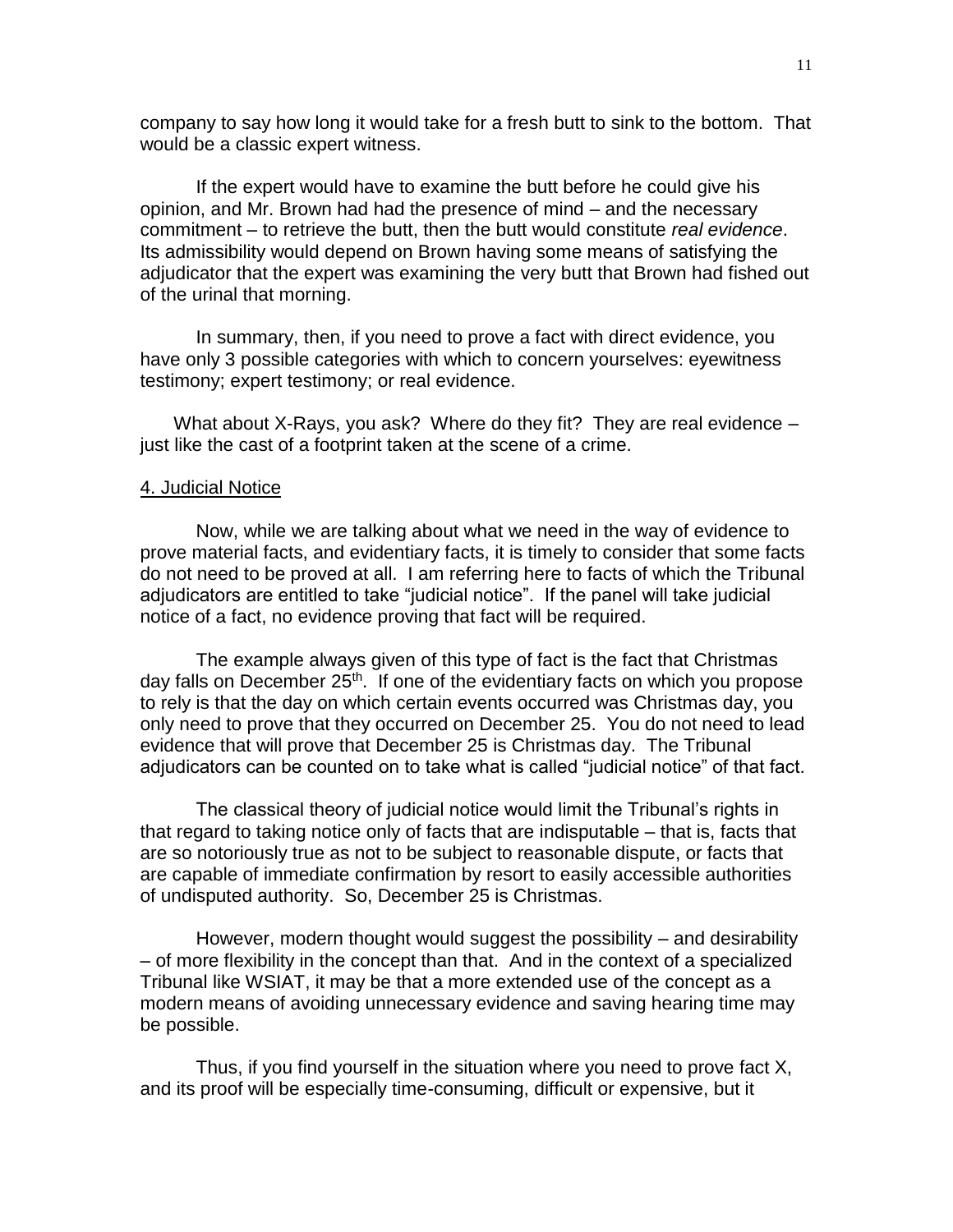seems to you that the existence of Fact X ought not to be the subject of serious dispute, you might consider having recourse to the principle of judicial notice. (This would presumably be a last resort after exhausting the possibilities of an agreed statement of facts with the employer.) I am thinking here of an application to the Tribunal before the hearing – and before you go to the expense of developing the evidence on the point – asking the Tribunal to agree to take judicial notice of the existence of fact X.

I am not suggesting that the Tribunal has ever done this, merely that it is something that might be worth exploring in a particular case.

For an analysis of some modern support for this kind of extended use of the principle of judicial notice, see Delisle, *Evidence, Principles and Problems*, 4th edition, published by Carswell, beginning at page 231.

That brings me then to the question of *admissibility*, or, more specifically, the identification of categories of direct evidence that *a court* would be prevented by the common law rules of evidence from receiving in proof of any fact. I say "a court" because, as we all know, neither the Board nor the Tribunal are bound by the common law rules of admissibility.

#### 5. Admissibility

#### (a) General

The statutory provision respecting the Board's and the Tribunal's admission of evidence reads as follows (section 132(1)3 in the new act, 74(a) in the old Act): (See page 9 of the inserts.)

*The Board and the Tribunal may… accept such oral or written evidence as it considers proper whether or not it would be admissible in a court.* (Emphasis added.)

In light of that provision, one might ask, why should advocates presenting cases to the Board or the Tribunal be concerned about the rules of admissibility by which the courts are bound? In the workers' compensation system is it not the case that we operate under a rule that says, effectively, admit now argue later? In this presentation, should I not just move directly to the concept of *weight*?

There are three reasons why one needs to be aware of the rules of admissibility in the courts. In the first place, some of these rules continue in fact to be generally applied by the Tribunal, and others are applied in certain circumstances.

In the second place, the court rules that are not usually applied by the Tribunal to exclude evidence are not just an arbitrary collection of obstacles to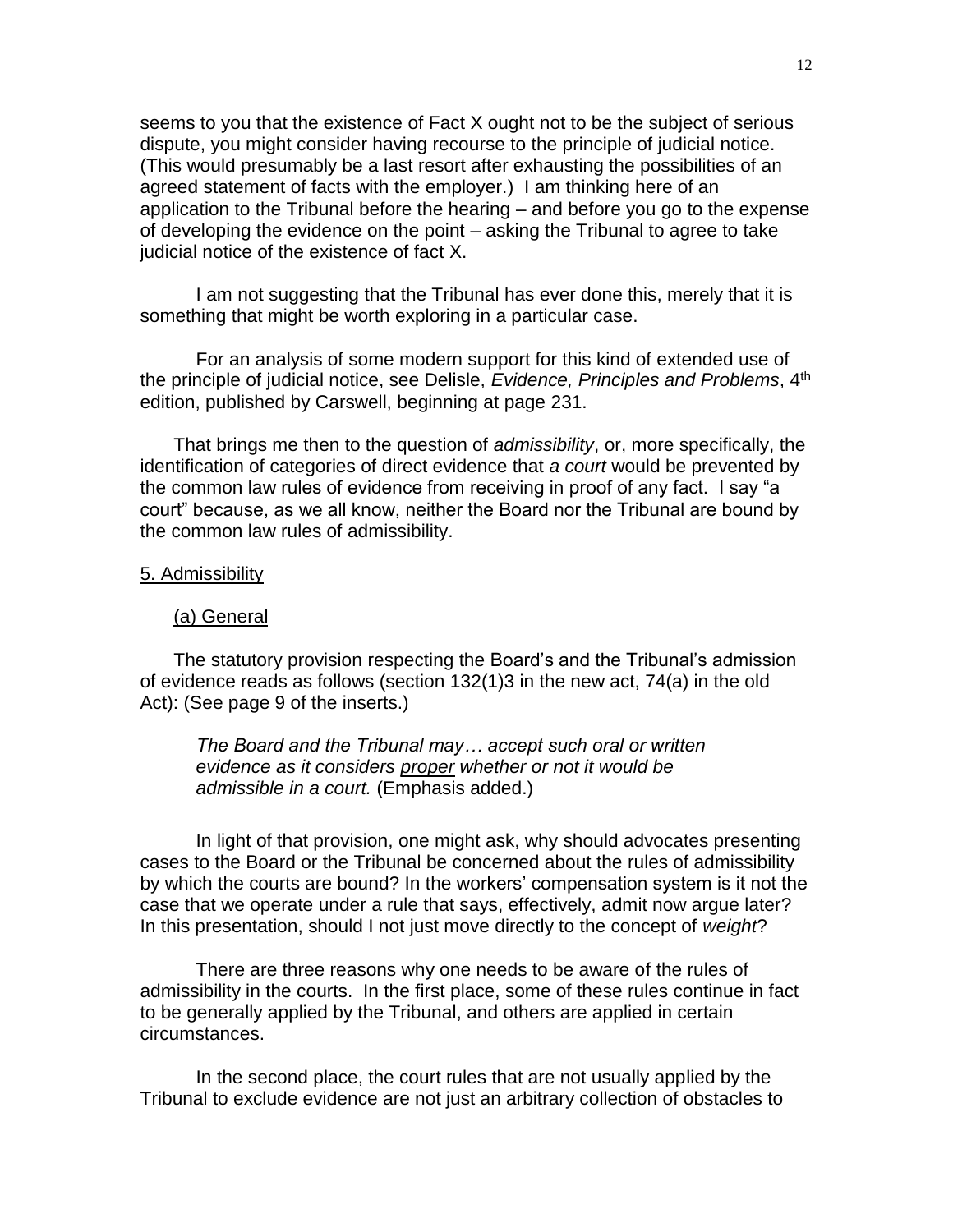efficient adjudication, as some might think. They reflect the courts' long experience with the *reliability* of particular forms of evidence. Accordingly, when it comes to your assessing the weight of particular forms of evidence you intend to present – or attacking the weight that should be given to evidence presented on the other side of the case – it is important that you know how that form of evidence has been treated in the courts. If the courts would not have accepted it, chances are that there is a problem with its inherent reliability to which you – and the panel – need to be sensitive.

And, finally, if you are arguing that the Tribunal panel should not consider accepting particular evidence that would not be admitted by a court – perhaps the disciplinary report of the smoking infraction – because it would not be "proper" to do so, as required by Section 132(1)3, in considering that argument the panel will obviously want to know how the courts would have dealt with that question under the rules of evidence. It is not required to follow the court's lead, but what a court would do is obviously a consideration that is relevant to the issue of whether it is "proper" for the Tribunal panel to admit particular evidence.

So, let's look at these rules of Admissibility. And, I will start with relevance.

#### (b) Relevance

The prerequisite that any evidence must be relevant before the Tribunal can receive it, is not, strictly, a rule of admissibility. The real position is that information which is not relevant to any issue in a case does not qualify as evidence at all. The question of admissibility arises only with respect to evidence that is, in the first place, relevant. However, if what you or the other counsel offer as evidence is found not to be relevant it cannot be received, so it amounts to the same thing.

To be relevant, direct evidence or any evidentiary fact must be logically probative of a material fact or of a relevant evidentiary fact. Evidence is logically probative of a fact if it can arguably make the existence of that fact appear more probable than it would be without that evidence.

If a panel can see a logical thread between the evidence presented and the existence of a material fact or relevant evidentiary fact, then the evidence will be considered relevant and will be admitted. It does not have to be a strong thread. To be relevant, the connection between the proffered evidence and the fact which it is intended to help prove, need only be logically arguable.

As with most rules of admissibility, as a practical matter the focus in a hearing is not on what is relevant, but only on what is *not* relevant. When a counsel introduces evidence it is assumed that it is relevant and it is up to opposing counsel – or a panel member – to raise the relevancy issue.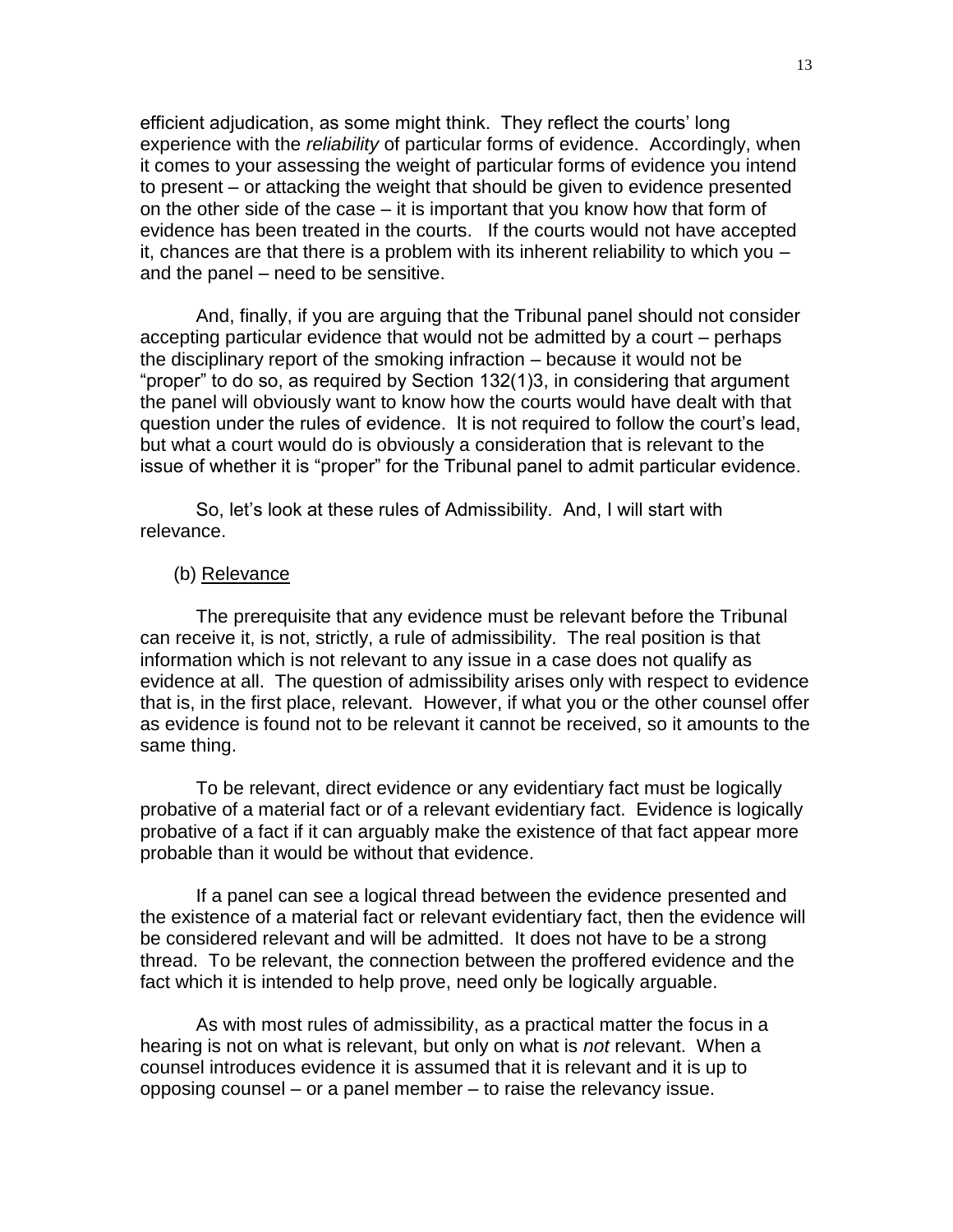The law requires the Tribunal to refuse to receive evidence that is not relevant – this is one rule that survives section 132(1)3 and does not fall prey to the general rule in administrative law proceedings, of admit now and argue (the weight) later.

And, where you fail to see the relevancy of what is being offered, it is particularly important in the Tribunal's proceedings that you make an early challenge of its relevancy.

The reason for this is the absence in the Tribunal's hearings of a settled issue agenda. In the civil courts, the issue agenda has been settled by the pleadings and any question of relevancy of evidence is judged by its relevancy to the factual issues defined in the pleadings. But in a workplace safety and insurance case, the issue-agenda is not in concrete form and can be changed by the evidence that is accepted. The broken shoulder case that in the midst of the hearing turns into a chronic pain case is a example with which most of us will be familiar. Thus, the parties, without the discipline of pleadings, are rather prone to be less selective as far as the evidence they choose to present is concerned.

For example, assume in the Esterband case that in the proceedings at the Board the smoking issue had not been raised. Then, within the three-week rule, you receive notice of the employer's intention to present the disciplinary report regarding Esterban's smoking infraction in the Appeals Tribunal hearing. Now, there is more than one basis for arguing under the admissibility rules that the hearing panel should not accept this report (and we will come to those).

However, the one argument that is not available to you – as it would be to counsel in a court proceeding – is the argument that the evidence is not relevant to any factual issue on the issue agenda. In the Tribunal's proceedings, there is no immutable issue agenda. And, if the grievance report is accepted as evidence, that acceptance will have the practical effect of expanding the issue agenda to include the smoking issue.

Thus, in hearings at the Board or the Tribunal, when evidence is offered that seems to you not to be relevant to any factual issue that you can see to be necessary or implicit in the case, it is especially important that that evidence be challenged concerning its relevancy, at the earliest possible moment. When such an objection is made, the other party's counsel is required to articulate the reason for submitting the evidence, and thus, if nothing else, one learns something valuable about the case one will have to meet. There is also a chance of knocking that issue on the head at the outset. If that can be done, the evidence in the hearing will be less complicated, and the hearing panel's view of the case at the outset less cluttered.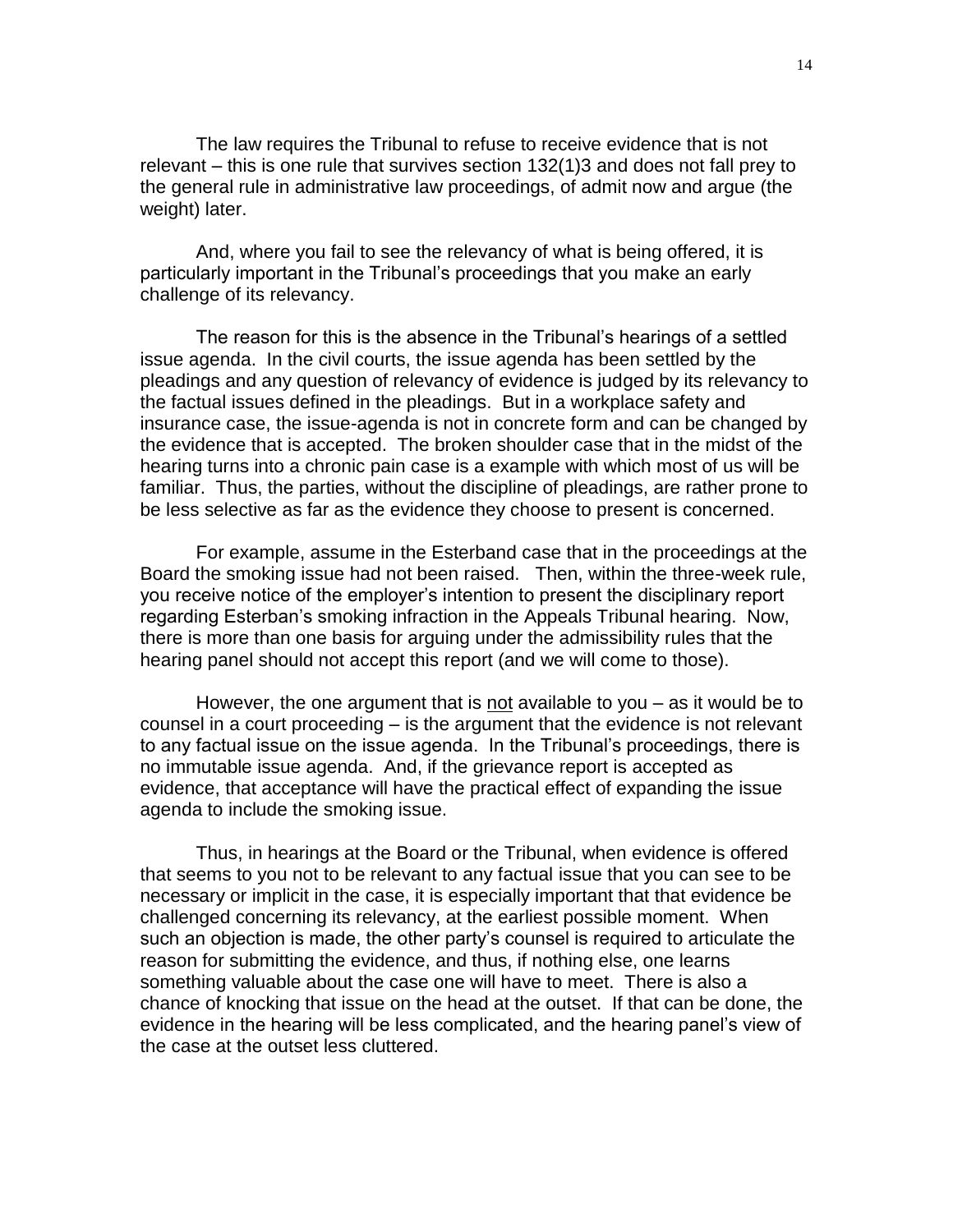In this case, for example, if you are not aware of any medical evidence that implicates smoking as a cause for the cancer from which Esterband died, an objection based on relevancy will require Kordite's counsel to say whether or not they have such evidence. If not, the report will not be admitted because it is not relevant to any issue known to be present in the case, and you and the panel can forget about the smoking issue.

Habitually thinking about the relevancy of evidence being offered by the other party is part and parcel of habitually reviewing the theory of your case. And, relevancy objections, assuming they are not frivolous, will serve to focus the panel's early attention on the nature of the issue agenda in the case and prevent it from simply allowing the issue agenda to be pushed around by every piece of evidence the parties think of presenting.

#### (c) Prejudicial evidence

The objection that evidence should not be admitted because it is "prejudicial" is another objection that needs to be made early. And, if accepted, it is also not an objection that is likely to be overridden by the Tribunal's inclination to admit now argue later.

Of course, the mere fact that evidence may be seen as being prejudicial to your client's case cannot be a ground for the panel refusing to admit it. All of the evidence presented by the other party is intended to be prejudicial in one way or another, otherwise why would they be presenting it?

This rule against prejudicial evidence is a rule about fairness, and it arises only with respect to otherwise admissible evidence that is, on the one hand, highly prejudicial to the other party's case, and on the other, of a nature that makes its reliability particularly questionable.

Evidence that is highly prejudicial is not confined, as some, I think, tend to believe, to evidence of morally reprehensible conduct on the part of the opposing party. We are talking here about evidence that is highly prejudicial *to a party's case* – evidence that, if believed, goes to the heart of the case, and evidence that is inherently of a dangerously persuasive nature.

I have a particularly clear example from my early experience as a defence counsel. I was defending an individual accused of attempting to rape a 3-year old child while she was sleeping in her own bed. It was a jury trial. There was evidence that the accused had broken into the home and slept on the little girl's bed, and some evidence of sexual activity while he was there.

The theory of the defence was that the accused was lost and drunk, without a coat, out late on a bitterly cold night, was familiar with the techniques of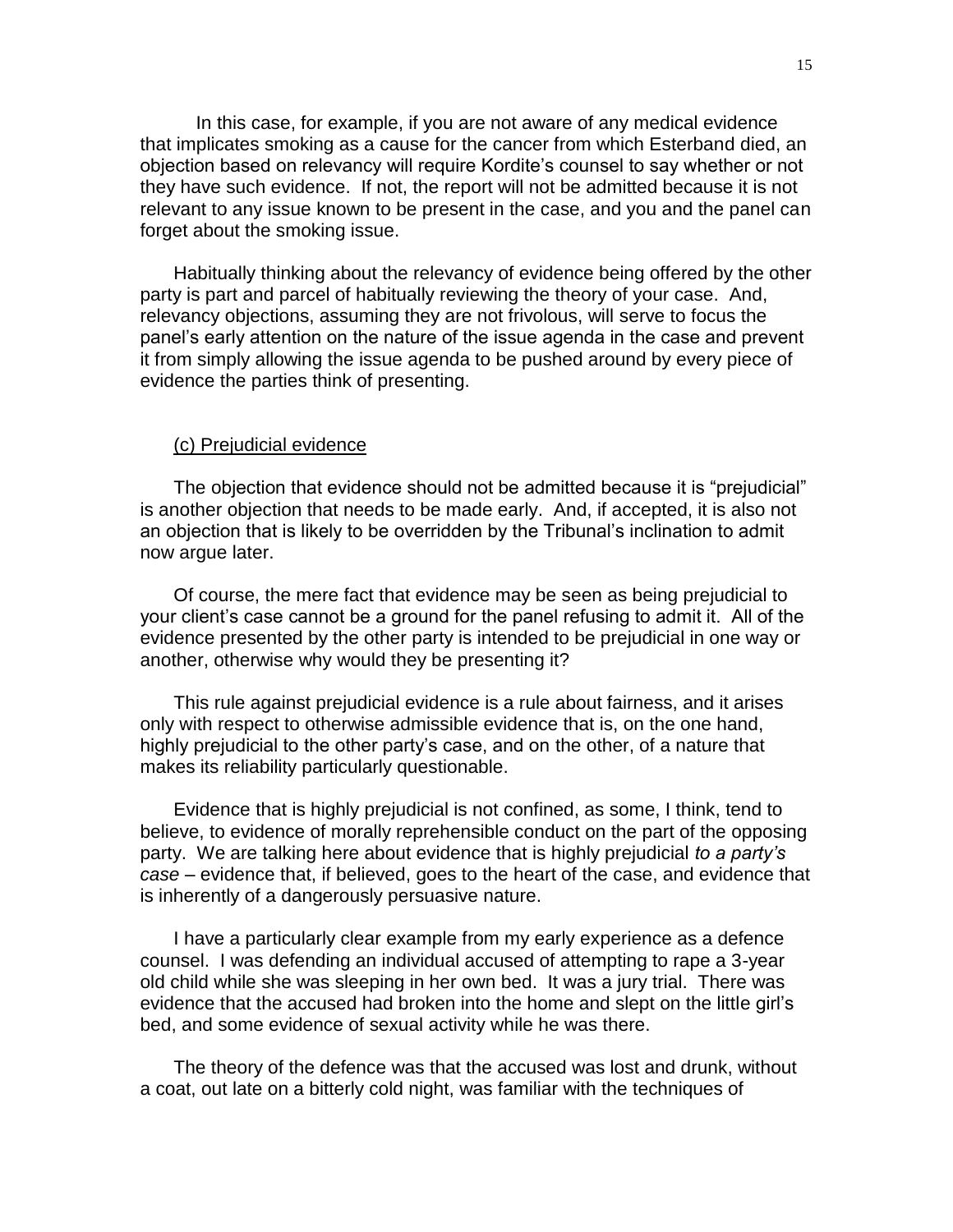breaking into houses, had entered the house to find shelter, had by chance happened to fall asleep on the child's bed, and had experienced some nocturnal emissions, as the saying goes. Contrary to the view of the sceptics at the time – notably the judge, the crown, the police, and my wife – there were a number of circumstances that did rather support that theory.

And I was enjoying considerable progress in making this theory believable, when on the third day of trial, the Crown called the five-year old brother of the alleged victim as a witness. After a voir dire in which he was to my surprise found competent to testify, the five-year-old testified. With, in my view, outrageous prompting from the crown, he said that on the night that the police came to the house, he had been wakened by a strange man standing over him holding a candle.

The crown asked him: Did he say anything to you?

(Now remember the theory of the defence's case. The accused was drunk, cold, seeking shelter, just happened to fall asleep on the girl's bed …..)

So, on the third day of this jury trial, the crown asked this attractive, tiny fiveyear old child, standing on a box in the witness stand: Did this man standing over you with a candle that night say anything to you? Yes, the little voice piped up, the man said: "where is your little sister?"

## Now, *that* was prejudicial!

At the time, undue prejudice was not a ground on which evidence could be excluded. However, under current law, that testimony would have been excluded on the basis that the potential prejudice was so great and the reliability of the evidence so limited, that, in effect, fairness required that it be excluded.

In the Esterband case, if the issue of Esterband's smoking was relevant, and if Mrs. Esterband testified in the Board's proceedings that Esterband never smoked, one might want then to consider applying to have the disciplinary report excluded on these grounds. It is a highly prejudicial piece of evidence since, if believed, it will seriously undermine Mrs. Esterband's credibility on a key issue in the case. And, as to its reliability, Esterband is dead so he cannot reply, and, unless all of the witnesses, including the member of the cleaning staff who cleaned the washroom the morning in question, can be called and crossexamined, the report itself is rampant hearsay.

However, Martland J. of the SCC had occasion in *R.* v. *Wray<sup>2</sup>* to describe the law in this area and it is clear from that description that an exclusion order on these grounds will not be readily available. He said this:

 $\overline{\phantom{a}}$ 

<sup>2</sup> (1970), 11 D.L.R. (3d) 673 at 677.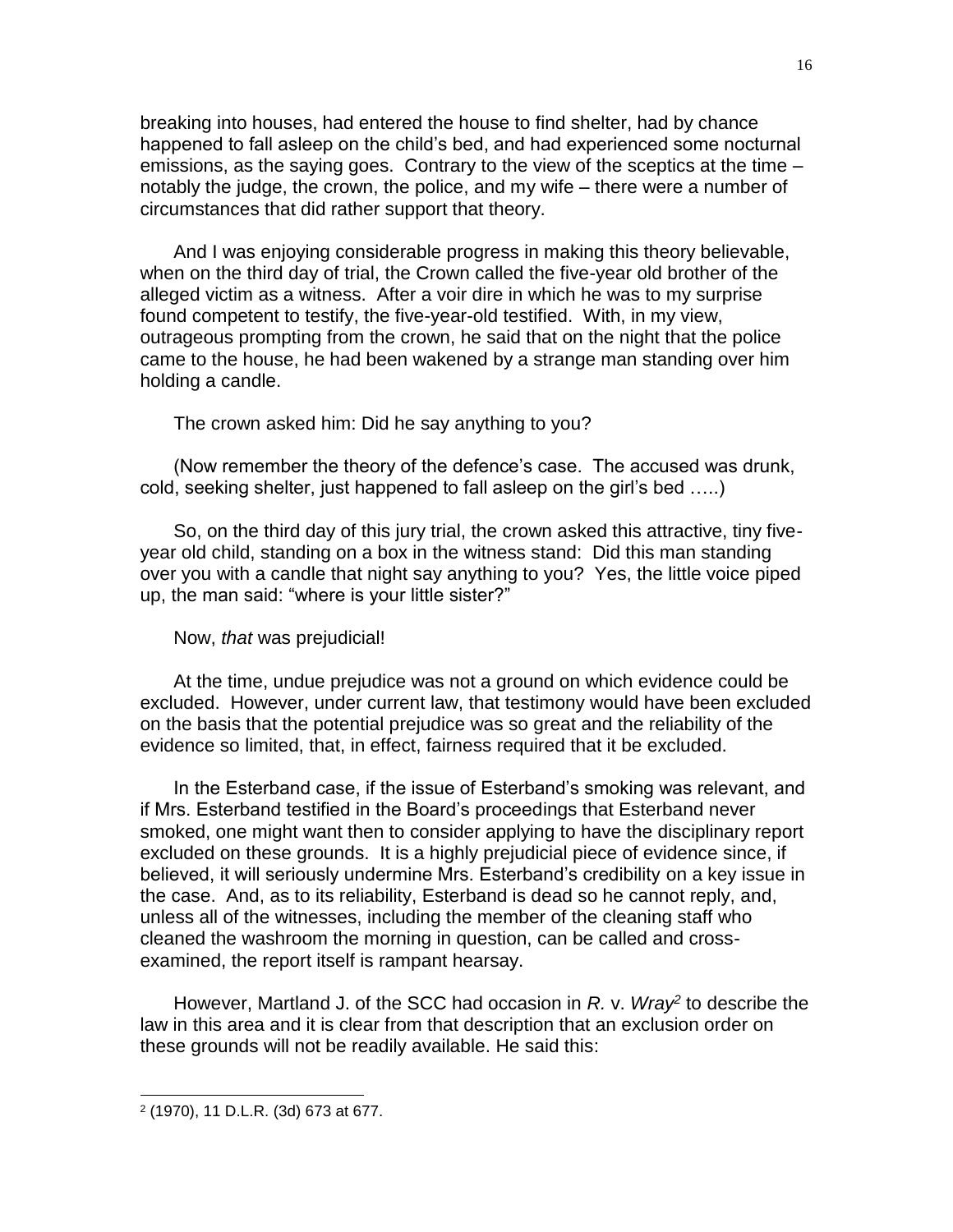The allowance of admissible evidence relevant to the issue before the Court and of substantial probative value may operate *unfortunately* for the accused, but not *unfairly*. It is only the allowance of evidence gravely prejudicial to the accused, the admissibility of which is tenuous and whose probative force in relation to the main issue before the Court is trifling, which can be said to operate *unfairly*. (Emphasis added.)

Thus, it is not enough that the evidence if admitted will be unfortunate for your case, its admission must also be unfair.

So far, this need to balance the probative value of evidence with its prejudicial effect has been referred to by panels principally in their analysis of the evidentiary issues that arise when a worker objects to the admission of video surveillance tapes. See, for example, *Decision No. 688/87*, considered and applied in *Decision No. 918/94I*.

As far as I know, it has not been explicitly considered whether the Tribunal's authority under section 132(1)3 to refuse evidence when it considers it *improper* evidence, whether or not it would be admissible in a court, expands the scope of the Tribunal's response to applications for the exclusion of prejudicial evidence, beyond what the courts would be prepared to entertain.

#### (d) Improperly obtained evidence

In the same general category of admissible evidence that may be excluded, is improperly obtained evidence.

The common law rule respecting the exclusion of improperly obtained evidence has appeared in Canada only since 1982 and the enactment of the Charter. Section 24(2) of the Charter provides that in applications to a court for a remedy for the alleged infringement of any rights or freedoms guaranteed by the Charter, if it is concluded that evidence was obtained in a manner that infringed or denied any rights or freedoms guaranteed by the Charter, such evidence will be excluded "if its admission would bring the administration of justice into disrepute".

As far as I could discover, the Tribunal has never had occasion to consider the applicability of section 24(2) of the Charter to its proceedings. And, whether or not it is a court of competent jurisdiction as contemplated by Section 24(1) would seem to be a matter of some continuing uncertainty. The Tribunal has, nonetheless, been prepared to exclude evidence where a panel considered that the admission of the evidence would be inappropriate or would bring the administration of justice into disrepute.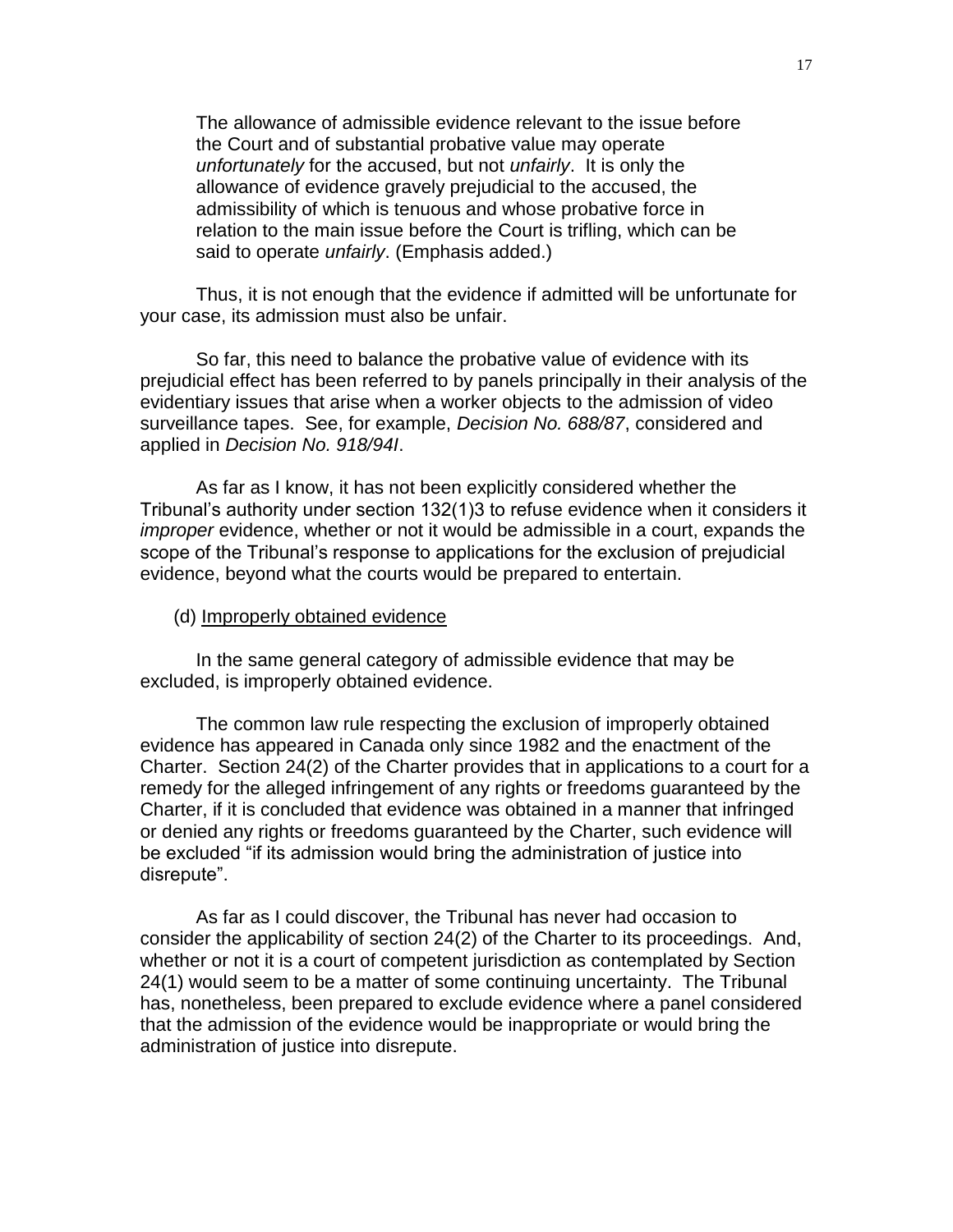Thus far the concept has been applied in the following cases. Where an employer's representative obtained a copy of a medical report directly from a worker's doctor by saying that he had the worker's consent, when that was not true, the report was excluded as a "deterrent" to that type of conduct. (*Decision No 968/90R*) And, where an employer offered in evidence material taken from the worker's medical file in the plant doctor's office without the worker's consent, notwithstanding that it was relevant and otherwise admissible the evidence was excluded on the grounds that this was a serious abuse of the worker's confidentiality rights. (*Decision No. 833/93I2*). And, where the Board had taken a medical report from the widow's own WCB file without her permission and used it in evidence in the Board's adjudication of her deceased husband's claim, a Tribunal panel excluded that evidence as evidence that had been improperly obtained. (*Decision No. 15/95I2*).

Again, it would seem that additional legal support for this type of decision might well be found in the use of the word "proper" in section 132(1)3.

## (e) The Rule Against the Admissibility of Hearsay Evidence

#### (i) General

The hearsay rule is the major exclusionary rule. And the law of evidence is dominated by decisions that define exceptions to that rule. The rule is straightforward, it is the law concerning exceptions to the rule that is complicated.

The rule, of course, is that eyewitness testimony that describes what another eyewitness has been heard to say is not admissible. Whenever, one hears counsel on the other side say to a witness, *tell the panel what she said*, the antennae should go up.

The reason for the rule is that the courts have understood that such testimony is inherently unreliable and dangerous. It is considered to be unreliable and dangerous for two reasons. First, the testimony as to what was said, may be inaccurate. The person reporting the original statement may not have heard it correctly or completely, or may have misunderstood what was intended or misinterpreted what was said. Mistakes in the repetition of oral statements are notoriously common.

The second reason that the hearsay statement is considered unreliable in an adjudicative environment is that unlike other testimony the reliability of the original statement cannot be tested. It is in the nature of hearsay evidence that the person who in fact made the original statement is not present in the hearing room and cannot be questioned.

Normally, Tribunal panels exercising their power under section 132(1)3 will not exclude hearsay evidence. As a matter of convenience, they will admit it,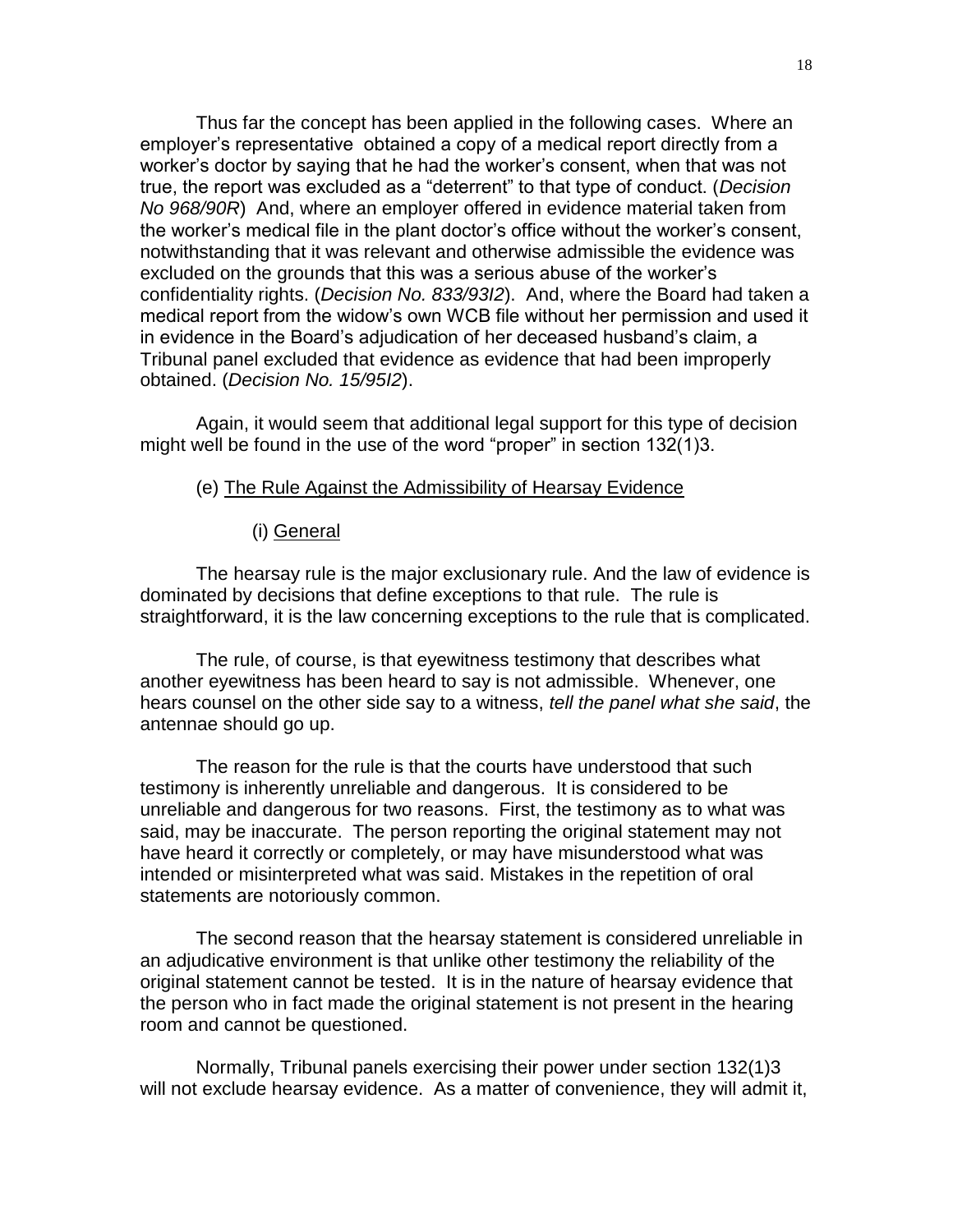leaving its inherent unreliability to be taken into account when they come to weigh the competing evidence.

However, this does not mean that in your evidence strategy you can be careless about using hearsay testimony in place of direct testimony or complacent about opposing counsel doing so.

## (ii) Oral hearsay testimony

The use of hearsay evidence in the form of documents is extremely common in the workplace safety and insurance system, and I will address that matter in a moment. However, where you need to be particularly careful about hearsay evidence is with respect to oral testimony by one witness about what he or she heard someone else say.

Now, this is not a problem when the witness is testifying about what he or she heard a party to the hearing say. That is testimony that falls under the admissions-against-interest exception, to which I will refer in a moment.

However, if what a witness is going to testify about is what he or she heard a person, who is not a party, say, pay attention. If the evidence is important, and why would you or opposing counsel offer such evidence if it were not, then, *unless the person who actually made the statement is not available*, neither you nor they should be attempting to prove such a statement in hearsay form, and either should object if the other tries to do so. In my opinion, a panel should not usually hear such second-hand evidence. It would be inadmissible in a court, and in my view it will often not be *fair* to hear such evidence, and perhaps not "proper" to do so.

Consider this example. Suppose Kordite's counsel proposes to prove that on the day the spill of chemicals occurred, Esterband was not at work. He calls as a witness a former co-worker of Esterband who is still employed by Kordite. The witness testifies that he knows one Brown and that he knows him to be a friend of Esterband's, and that a few days before the hearing he had a conversation with Brown. He is asked to tell the panel what Brown said to him.

If he is allowed to testify, he will say that Brown confided in him that if the claim was based on the chemical spill, it was all wet – to coin a phrase – because on the day of the spill, he (Brown) and Esterband were away together on a fishing trip.

Now, unless Brown is dead or possibly in permanent residence in Australia, this witness should not be allowed to give that evidence. You should object.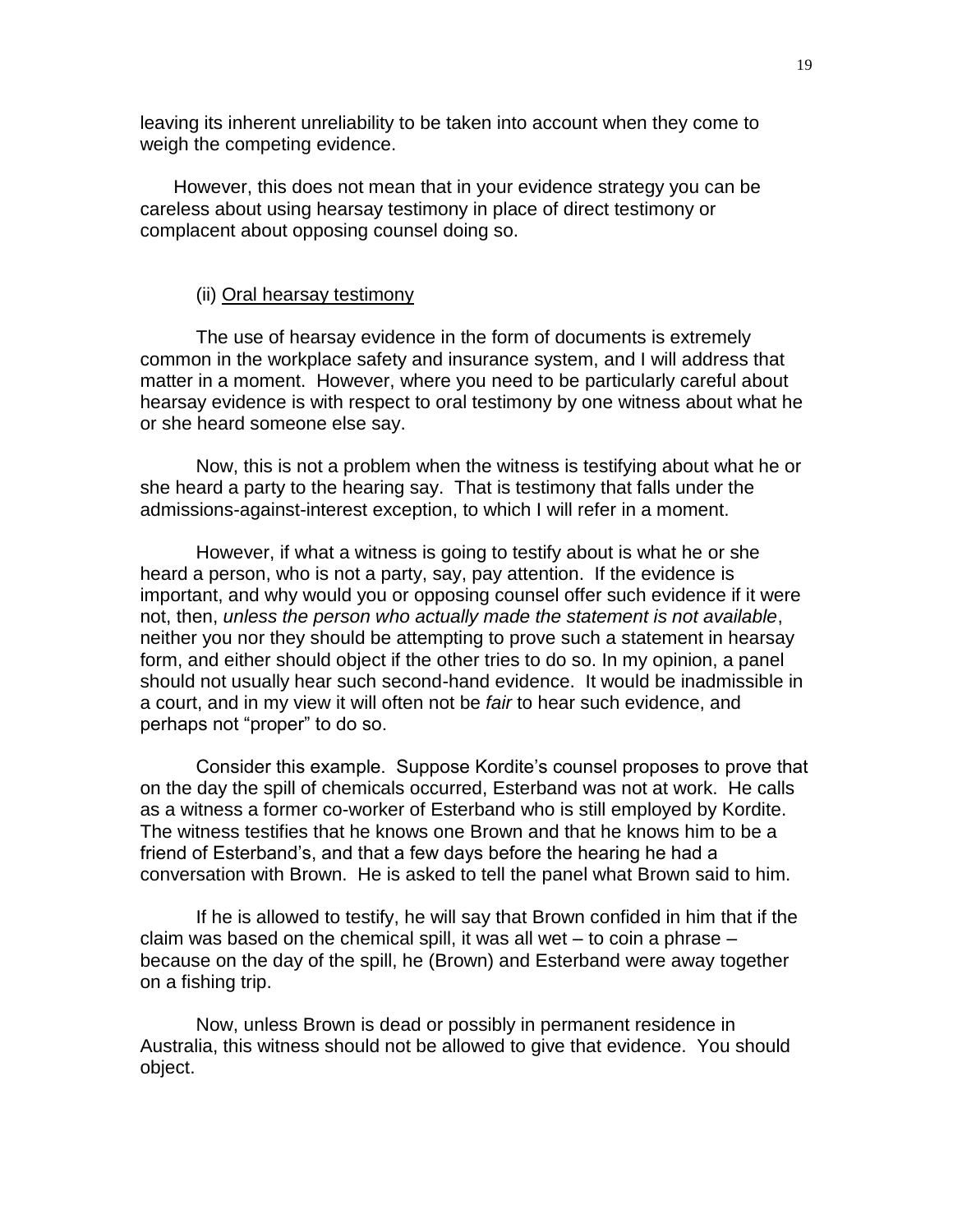The objection might go something like this:

"This is hearsay, and while I understand, of course, that hearsay evidence is often admitted, in this case, if my friend thinks that what this witness heard Brown say is important to this case, then he should call Mr. Brown and have him testify himself as to what he said. Then we know the testimony will be reliable, and Mr. Brown will be available to be questioned about it. If I can anticipate that my friend might be concerned that Brown being Esterband's friend might not be prepared to be frank about what he told this witness, that problem can be addressed at the time Brown testifies, should it prove to be necessary. If Mr. Brown were to deny the statement or say that it was something else, then my friend could challenge that by resort to this witness's evidence as evidence of a prior inconsistent statement. However, the first time this panel hears of this alleged statement it should not be a second-hand version. In my submission, the hearsay rule should not be waived in a case of this kind.

(If, in response to the objection, Kordite's counsel starts to tell the panel what he expects the witness to say, at that point it would be advisable to ask the panel to have the witness leave the room while the objection to his evidence is being discussed.)

Also, from the point of view of the counsel who calls the witness, the evidence is obviously not nearly as strong as it would be if Brown had been called in the first place.

I have not been able to find a Tribunal decision in which a refusal to admit hearsay evidence of this kind is recorded in the reasons, but I am sure it happens.

### (iv) Admissions against interest

It is not an issue – from an admissibility perspective – if what is being reported is what the witness heard *a party* to the hearing say. This falls within an acknowledged exception to the hearsay rule – admissions against interest. If *Mrs*. Esterband had the bad judgement to say to a neighbour, "I know Korvu's smoking caused his cancer, but I have nothing to lose in claiming compensation". Kordite's counsel is entitled to call the neighbour as a witness and she can testify as to what she heard Mrs. Esterband say.

Similarly, and not as obviously, if a Kordite supervisor said to a co-worker at the time of the spill, "I hope Esterband is O.K., he got a real exposure to that stuff and its dangerous". You would be entitled to call the co-worker to testify as to what he heard the supervisor say. Statements by people in authority at a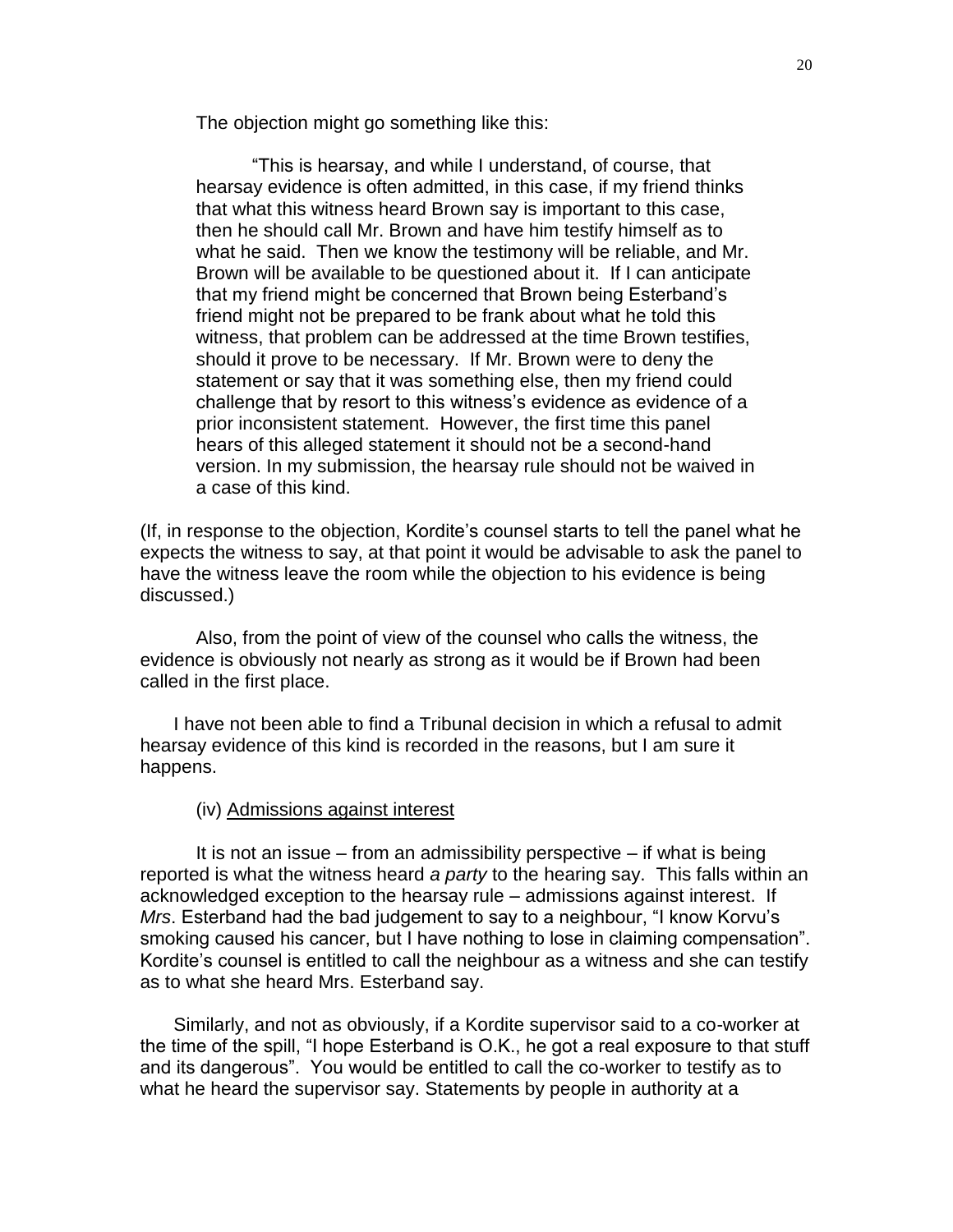company, like foremen, have been held to be statements against the employer's interest, and admissible under the admissions-against-interest exception to the hearsay rule.

# (iv) Proving the statement was made, not that it is true.

Another exception to the hearsay rule, that comes up quite often, is the exception that allows witnesses to testify about statements they have heard when the purpose for doing so is only to prove that the statements were made, not that they are necessarily true. This is known as the rule in *Subramaniam.*

*Subramaniam* is an ancient decision of the English Privy Council (at a time when SCC decisions could still be appealed to the Privy Council) involving a person charged with carrying a weapon for a band of terrorists. The accused's defence was that he was carrying the weapon under duress. He had been kidnapped by the terrorists and the leader of the gang had told him that if he didn't carry the gun he would be shot. The Crown objected to the accused testifying to what the terrorist leader said to him because that was hearsay evidence.

The Privy Council ruled that the testimony could not be admitted to prove that the terrorist leader's statement was true. However, it could be admitted to prove that the statement had been made. On that issue, the accused's testimony was not hearsay – he was reporting what he had heard.

Ever since, the defence to a hearsay objection: "I am only calling this evidence to prove that the statement was made, not that it is necessarily true" has become a standard in our courts.

# (v) R. v. Kahn

I do not have time to begin to deal with all the exceptions to the hearsay rule, nor is it important that I do so, because there has been a modern development in the law respecting hearsay evidence, that really puts that law entirely in sinc. with the Tribunal's practice and the exercise of its statutory power to admit hearsay evidence when it considers it *proper* to do so.

I refer to the seminal 1990 decision of the Supreme Court of Canada in *R.*  v. *Kahn*, 79 C.R. (3d) 1, following an earlier lead from the same court in its 1970 decision in *Ares* v. *Venner*, 14 D.L.R. (3d) 4.

These cases appear to have established that the hearsay rules will be generally subject to the overriding principle of "necessity" so long as the circumstances under which the statement has been made speaks implicitly to its inherent "reliability".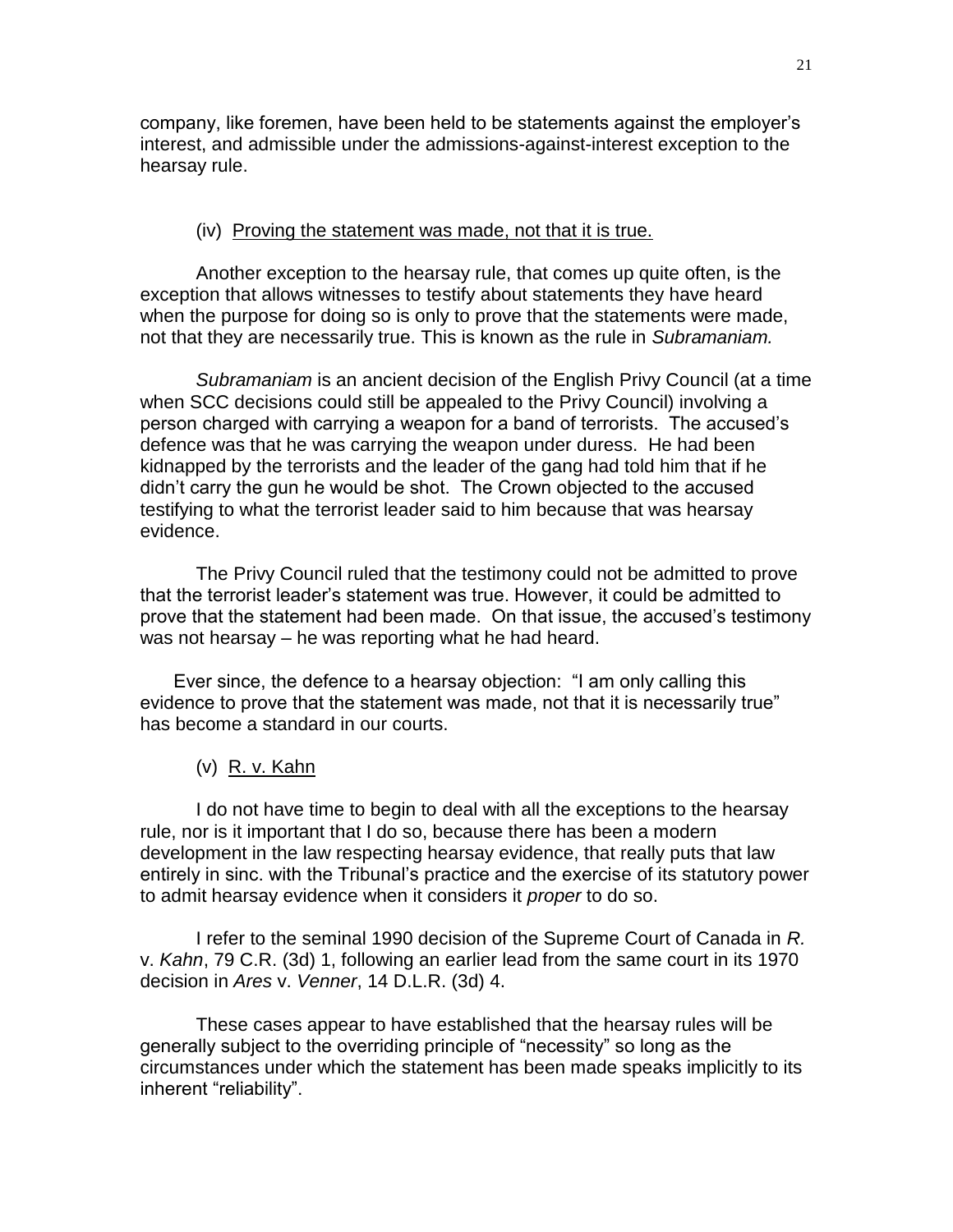If presenting the evidence of the statement in a hearsay form is necessary because the originator of the statement is, for some compelling reason, not available, and if the original statement was made in circumstances that provide inherent assurances as to its reliability – that, for instance, the statement was made in the ordinary course of innocent activities and at a time and in circumstances when the person making the statement would have had no reason to anticipate the controversy that subsequently arose – then the evidence will be admitted, even by the courts, even though to do so would be contrary to the hearsay rule.

In short, common sense is to prevail over the rigid application of the rule. And, of course, if the courts are free to take that approach, then even more so is the Tribunal, sheltering as it does under the protection of its statutory authority in section 132(1)3.

# (vi) Documents

May I turn then to the question of the admissibility of documents.

Documents are in their very nature almost always hearsay evidence. And the basic rule is that they should be excluded, unless the author of the document can be called to testify about their authenticity and their content. Obviously, the impracticality of such a rule in the modern world soon became apparent, and statutory relief from the rule was made available from early times. These provisions may be found in the Evidence Acts, and they specify the procedure that must be followed if you propose to submit documents in evidence in a court without calling their authors.

Through the blessings of section 132(1)3 – and its predecessor, section 74(a) – the Tribunal has never found it necessary to require the Evidence Act procedures respecting the admission of documents to be followed. And, of course, it and the Board routinely receive and rely on hearsay documents of many kinds – as a practical matter, their business depends on their ability to do that. For an early explanation and thorough defence of the practice in that regard see *Decision No. 2I* , (1986), 1 W.C.A.T.R. 7.

However, the practice of accepting hearsay documents, including medical reports, as a matter of course must be coupled with a wariness about their reliablity and a willingness to require the authors of documents to attend and be questioned about matters in them which counsel have substantial reason to question.

If the concern is about some statement of fact that appears in an old document, you may expect a panel to question whether the current memory of the document's author about events several years in the past is likely to be more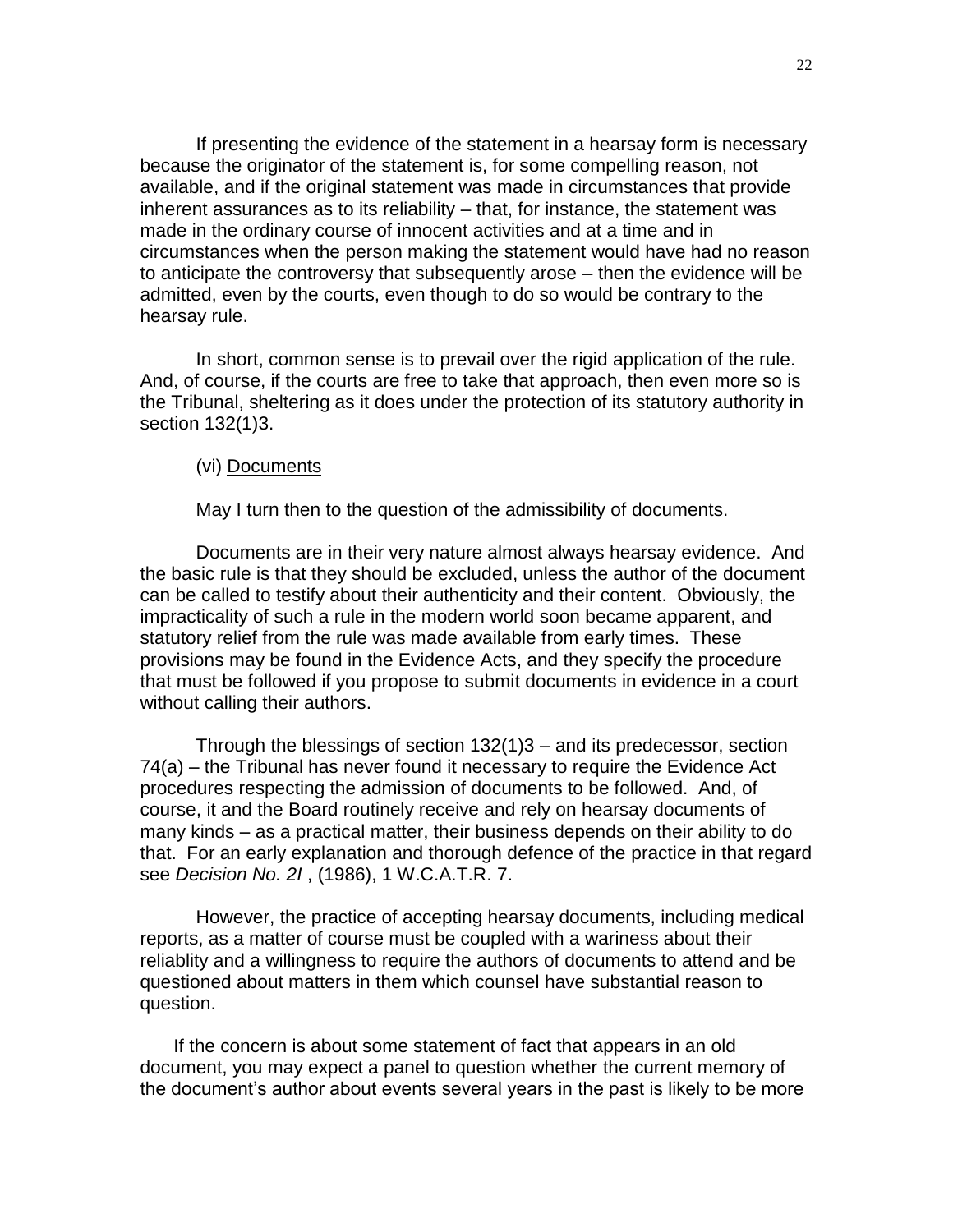reliable than the document itself. However, where fairness clearly requires that you have an opportunity to question the author of a document, then you should be able to have that witness summonsed.

# (vii) Witnesses Notes

Next, I want to deal with witnesses' notes. I am referring to notes made contemporaneously with the facts they are a note of. The policemen's ubiquitous notebooks are the classic example, but all kinds of people make notes of interviews and meetings – most importantly in this context, doctors and nurses. Are they admissible? Should they be?

If the notes are just to be used to refresh an eyewitness's recollection, it is generally believed that the testimony ought to suffice (and the testimony ought not to be bolstered by giving the panel a copy of the notes.) In those circumstances, opposing counsel is entitled to see the notes and to question the witness about any discrepancies he or she finds between the testimony and the notes.

There is a difference, however, between a witness who is testifying as to a refreshed, present recollection of the facts, and a witness who has no present recollection of the facts independent of the notes. In the latter case, it is the notes which are really the evidence and, as a matter of convenience, they should probably be admitted, subject to arguing later about their reliability.

For a Tribunal decision in which a panel's right to require a plant nurse's notes of a meeting with the worker to be produced was considered, see *Decision No. 935/95I* (1995), 39 W.C.A.T.R. 171.

## (viii) Clinical notes

The appropriateness of a panel requiring the production of a doctor's clinical notes is an issue of some importance. Tribunal panels often do so, and they frequently examine those notes without the benefit of testimony from the doctor. However, there are confidentiality issues, and – in the absence of the doctor – there are concerns about the reliable interpretation of such notes. This is patently hearsay evidence which would not be admissible in the courts in the absence of the doctor. To receive it, a panel is exercising its section 132(1)3 powers and must be satisfied that in all the circumstances it is 'proper" to do so.

## (f) The Collateral Fact Rule

Another problem of admissibility that does come up from time to time is the one involving the Collateral Fact rule.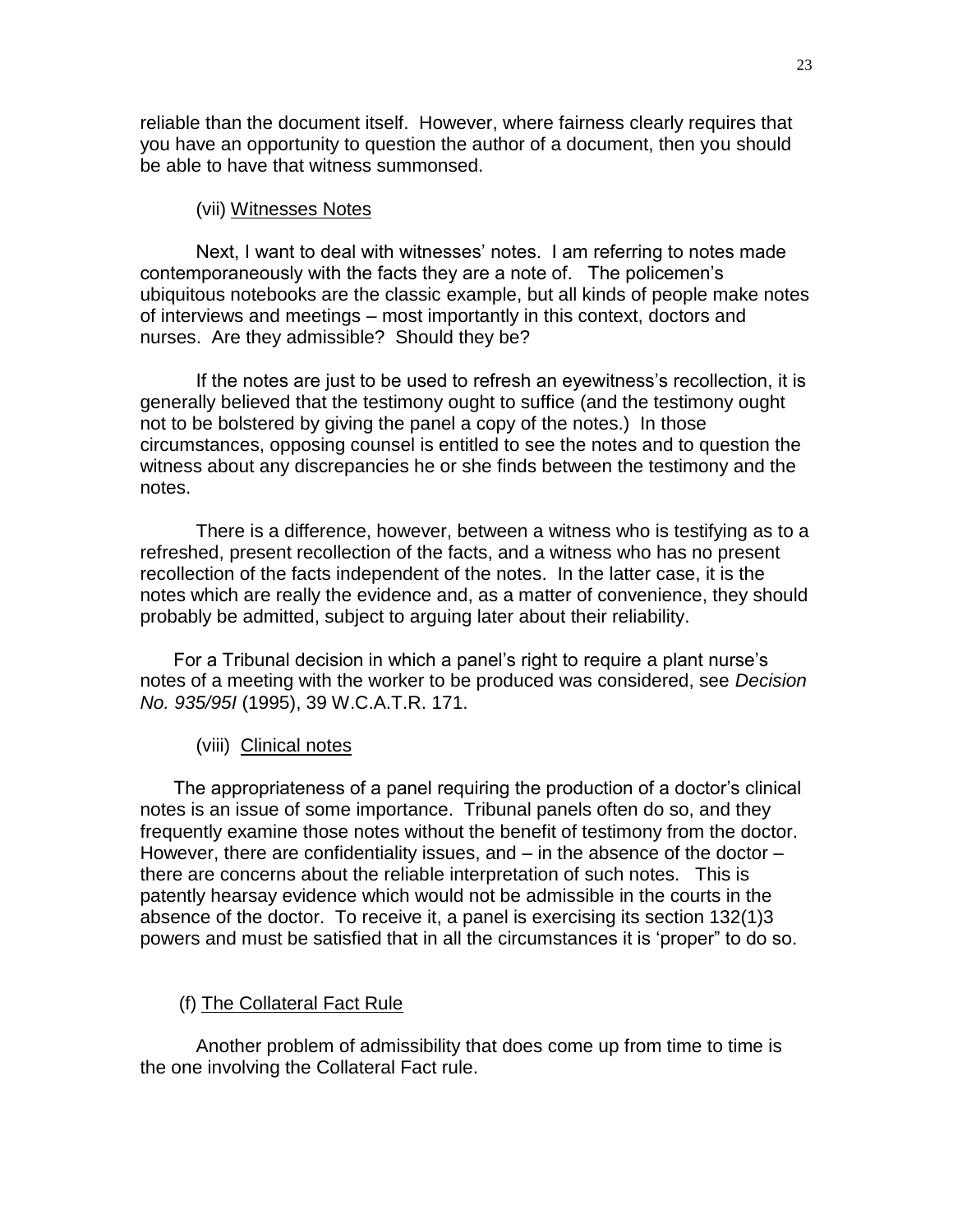Assume that in the Esterband case the witness Brown has been found and he testifies about what he is alleged to have said about the fishing trip on the day of the spill. To your chagrin, he confirms that Esterband and he were fishing on the day in question.

One of Esterband's friends in the hearing room, approaches you and tells you that he saw Kordite's general manager visit Brown's house one evening a few days before the hearing. You think Brown should tell the panel what transpired at that meeting, so you ask him about it. However, Brown denies that the manager ever visited his house. You now propose to call the witness who saw the manager go into Brown's house. Kordite's counsel objects that whether or not the manager visited Brown is a collateral fact and you are not entitled to call evidence concerning that fact. You are, he says, stuck with Brown's denial.

In a court, the objection would be upheld. In an attempt to impeach a witness, you would not be permitted to call evidence unless it is with respect to an issue that is so material to the case that you would have been entitled to call that evidence as part of your case, independent of the impeachment attempt. The leading case on the collateral fact rule is *Attorney General* v. *Hitchcock* (1847), 154 E.R. 38 (Exchequer Ct).

The Tribunal is not bound to adhere to this restriction, and you would argue under section 132(1)3 that it was *proper* for the panel to receive that evidence, and, indeed, a panel might decide to do so. However, the policy behind the restriction – putting practical lines around the scope of the inquiry, so that the main trial is not impeded by a series of mini trials on issues that are only collateral – seems sound, and a panel, in my view, would want to approach the opening of the inquiry to encompass such a collateral issue with some care.

## (g) Novel Science

Another rule of exclusion that is implicitly of interest in this context is the rule respecting "Novel Science". For an analysis of the rules respecting the admissibility of expert evidence concerning a science whose validity is not had main-stream acceptance, see the 1994 decision of the SCC in *R.* v. *Monahan*, 29  $C.R.$  (4<sup>th</sup>) 243.

The gist of it is, if you are in court and your expert witness is proposing to espouse some novel scientific theory or technique, before he or she will be allowed to testify, you will have to find a way to satisfy the judge that the theory or technique in question meets a basic-level test of reliability. Again, the Tribunal could go ahead and hear the testimony and worry only about the weight to be given to it, but the policy behind the rule may be something the Tribunal should consider before deciding that it is "proper" to hear such evidence.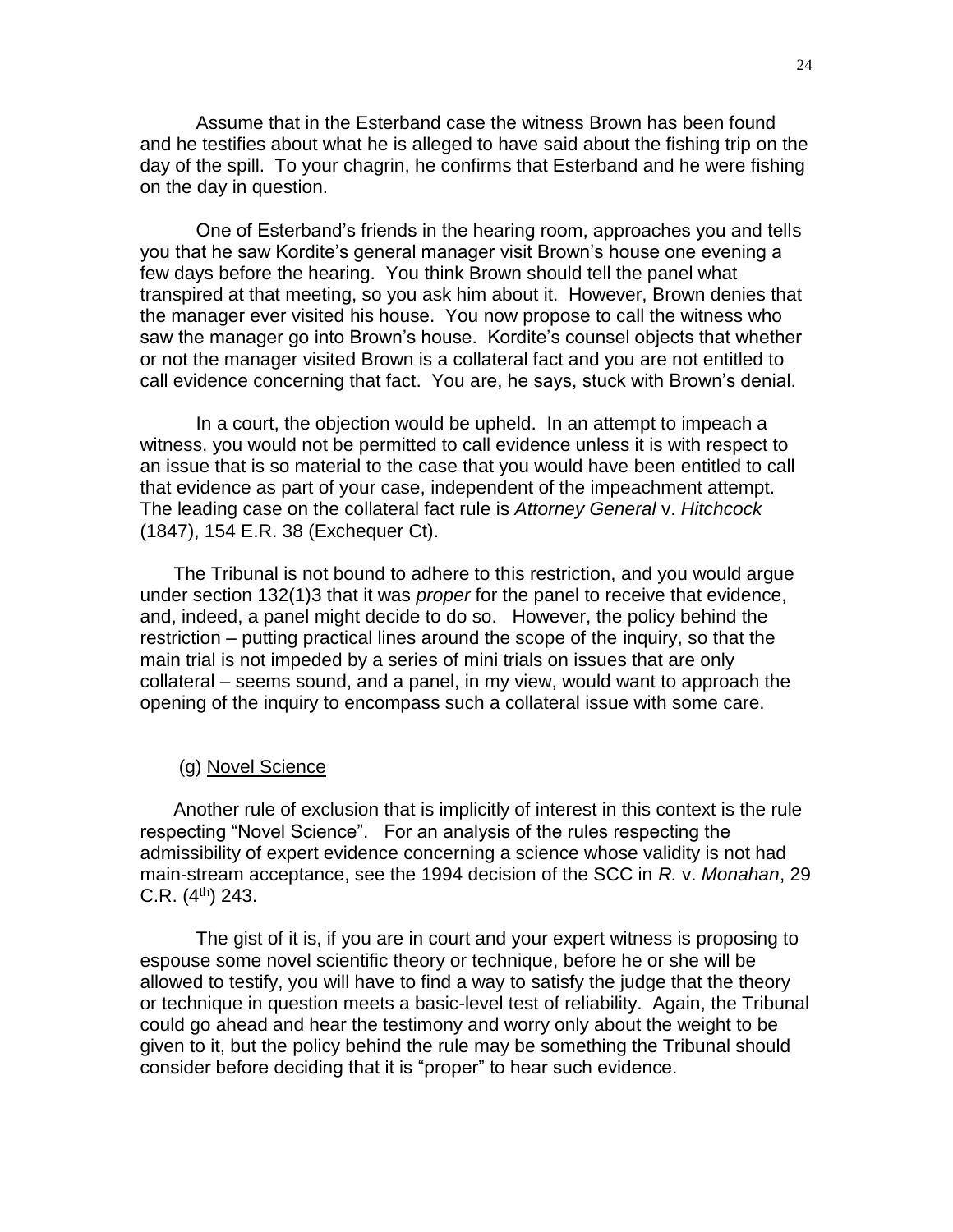## (h) Character evidence

A category of evidence that the Tribunal does usually not admit, is character evidence – that is, evidence that the worker, for instance, has a reputation of being honest and hardworking, responsible and reliable,etc. Evidence the other way is also not admitted, unless the worker has in some way put his or her character in issue. For an early decision giving reasons why the Tribunal should be slow to admit general character evidence see *Decision No. 4* (1986), 1W.C.A.T.R. 17.

However, see also *Decision No. 287/92*, where evidence of a plea of guilty on charges of fraud relating to welfare and workers' compensation claims was considered relevant and admitted on the issue of the worker's credibility with respect to certain issues.

### (i) Similar fact evidence

The latter case verges into the territory of "similar fact" evidence. Normally, similar fact evidence will not be admissible for the purpose of founding the argument that because the person has done similar bad things in the past he must have done this bad thing to-day.

### (j) Self-corroborating evidence

Assume that the issue is whether the present back condition is attributable to a workplace accident. The worker testifies that when he came home on the day of the accident he told his wife and his daughter and his neighbour that he had injured his back. You propose to call the wife and daughter and the neighbour to corroborate that testimony.

The Courts would not admit such evidence, because, basically, of its inherent unreliability and the ease with which evidence of that nature can be manufactured by a person with future litigation in his or her mind.

I expect a panel would probably hear that testimony. However, you and the panel need to be cognizant of the reliability – and weight – problem.

#### (k) Privilege

The privilege question comes up at the Tribunal typically in two situations: One is with respect to medical reports and the communication between counsel and medical experts relating to the preparation of the report. The other, is the question of privilege attaching to communications that take place during the Board's – and now the Tribunal's – mediation processes.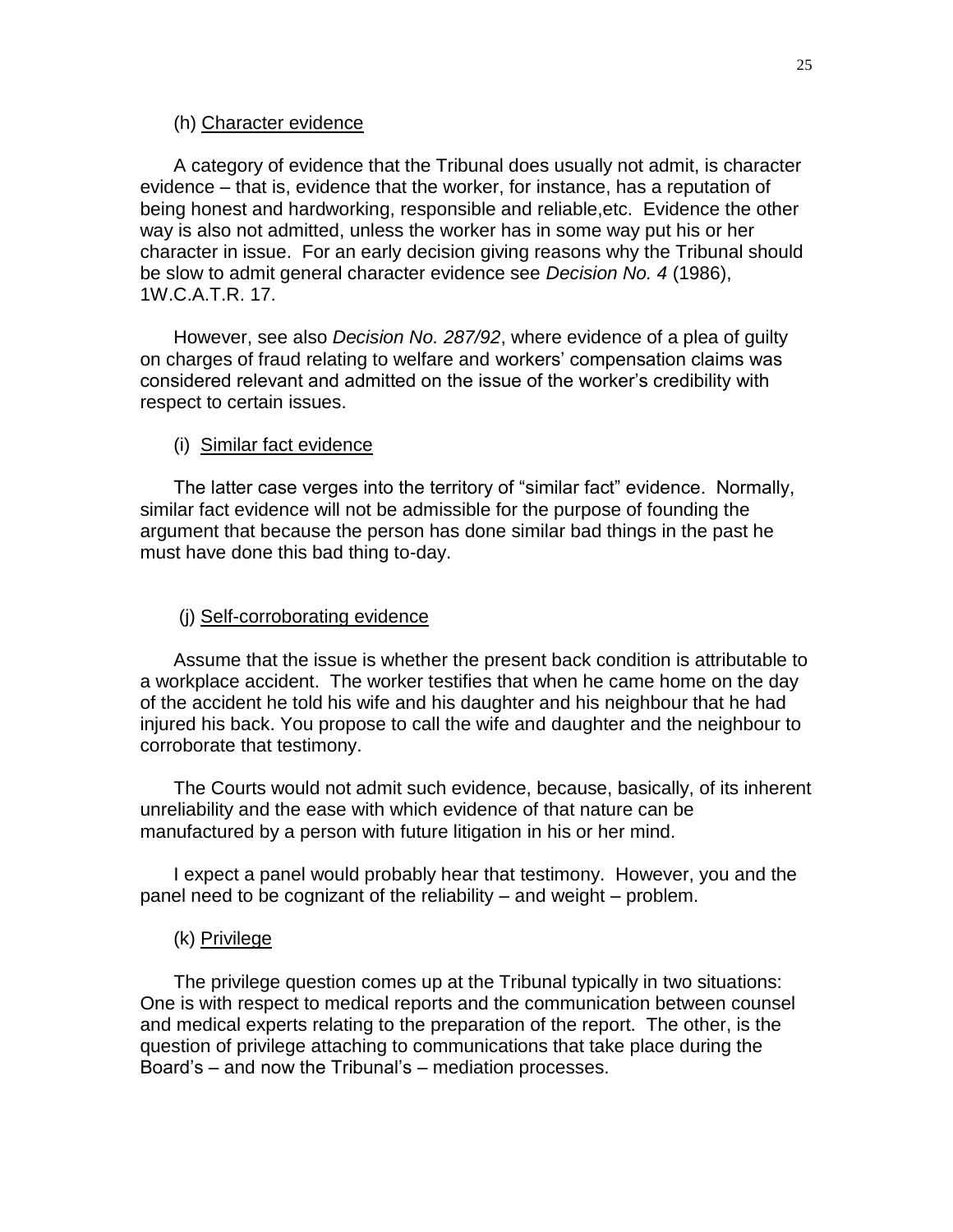# (i) Reports prepared in anticipation of litigation, and communications between solicitors and expert witnesses

Of course, if a *court* deems a document or communication to be protected by a solicitor-client privilege, or by the rule that without-prejudice settlement discussions are privileged against disclosure, it will not order their production.

At the Tribunal, however, the so-called solicitor-client privilege respecting medical reports prepared on the direction of counsel for purposes of the claim is not accepted. Such medical reports and the correspondence between you and your medical expert will be required to be submitted. See, as an instance, *Decision No. 469/92I*, 24 W.C.A.T.R. 268. See also *Decision No. 774/95.*

By the way, in my experience, those instruction letters are important. If they provide complete information in an unbiased manner to the doctor and ask non-leading questions, then, when they are filed with the doctor's report they add a measure of confidence as to the reliability of that report.

# (ii) Communications with mediators

On the other hand, a mediation officer's notes and records will be protected against disclosure on the basis of privilege. See *Decision No. 139/92*, 24 W.C.A.T.R. 113, where the 4 conditions for recognizing privilege as a protection are set out.

#### (iii) The privilege against self-incrimination

Technically, this concept does not quite fit here as it is typically an issue only in criminal cases. However, it is related to the question of whether a party to an appeal can be forced to testify on his or her own behalf.

In a civil law suit, if a party chooses not to testify, it is true that he or she may be called by the other side. However, this rarely occurs. When *parties* are called as witnesses by opposing counsel they become the opposing party's witnesses. In direct examination, they can only be asked non-leading questions and they are then available to be cross-examined by their own counsel. This prospect is so unappealing that calling the other party when he or she has otherwise decided not to testify is almost unheard of in civil cases.

However, in an appeal before the Tribunal, it is important to remember that not calling your client as a witness is not a practical option.

The Tribunal has made it clear that because of the inquisitorial nature of the adjudication, it is not open to a worker – indeed, either party – to elect not to testify. Should a party to the proceedings choose not to testify, on the initiative of the panel itself or on the initiative of counsel on the other side, he or she will be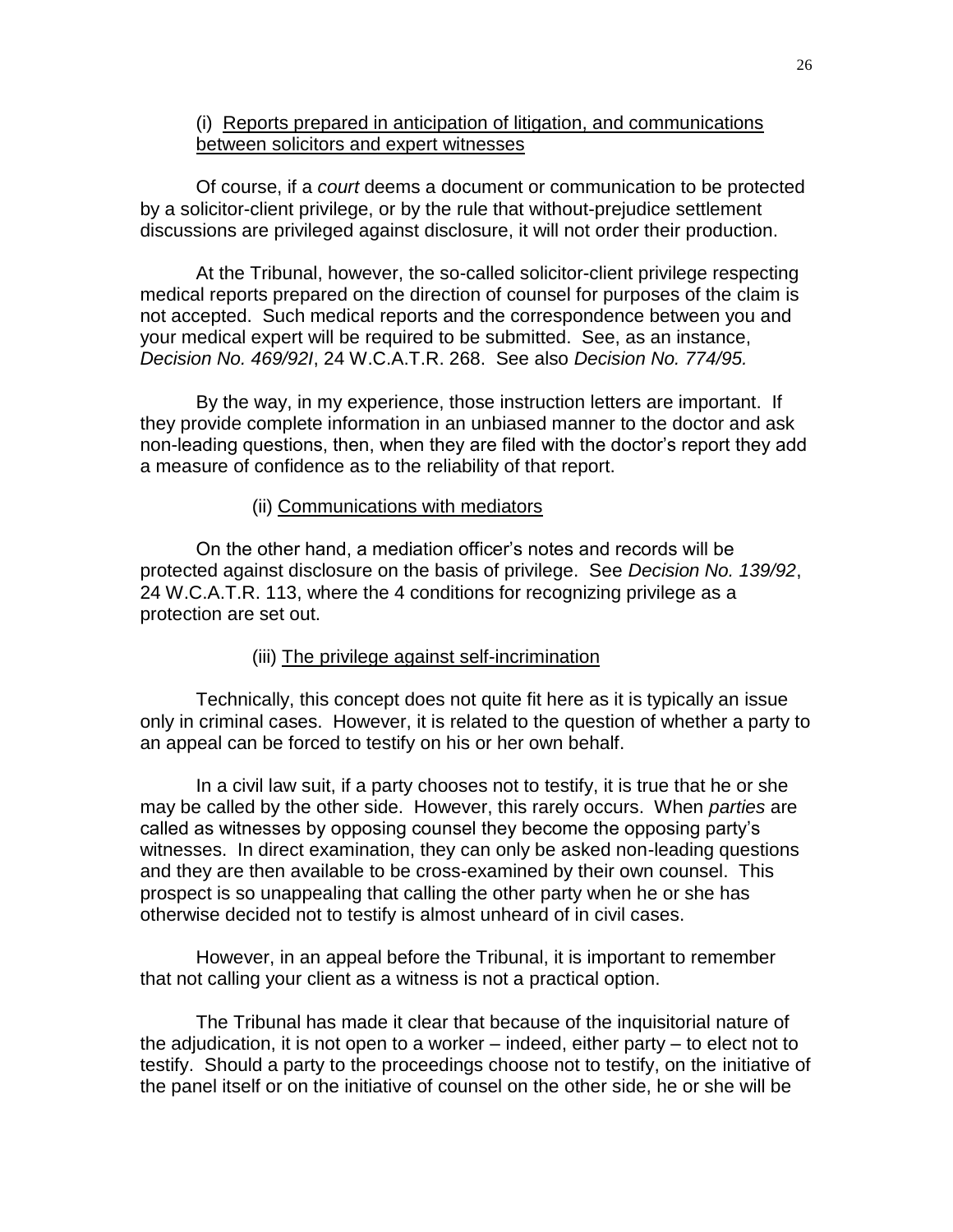called to testify and will be open to cross-questioning by opposing counsel and to questions, as well, from members of the panel.

# 6. Weight

# (a) General

In assessing the weight to be accorded to particular evidence, a panel is, of course, usually making a relative assessment. How weighty – or cogent – is *this* evidence as compared to *that*?

The weighing process takes into account questions of the credibility of witnesses; inherent problems with the reliability of particular pieces of evidence; with the potentially ambiguous or unclear nature of some of the evidence; with the consistency of one piece of evidence with other evidence as well as its consistency with what logic and common sense would suggest in all the circumstances.

## (b) Assessing credibility of eyewitnesses

A Panel may not indicate that it disbelieves a witness, without saying why. See *Decisions No. 126* and *126R* and *Pitts* v. *Ontario (Ministry of Community & Social Services, Director of Family Benefits Branch* (1985), 51 O.R. (2d) 302 (Div. Ct.)

You may also be interested to know that the Ombudsman has taken exception to a Tribunal panel's reasons where, on the disputed question of the nature of the worker's work, the testimony of the employer was accepted without indication of why the testimony of the worker and her co-workers was not accepted. See *Decisions No. 641/90R2 and R3*

For a major review of the law and principles applicable in the assessment of credibility, see *Decision No. 846/87* quoting *Wallace* v. *Riddell* (1926), 21 O.W.N. 202, re what to look for in a credibility analysis, and see *Decision No. 307/90*, 17 W.C.A.T.R. 127.

See also *Decision No. 506/90* and its reference to O'Halloran, J.A.'s famous judgment in the B.C. Court of Appeal in *Faryna* v. *Chorny*, [1952] 2 D.L.R. 354, quoted with approval by the Ontario Court of Appeal in *Re Phillip et al* v. *Ford Motor Company of Canada, Ltd* (1971), 18 D.L.R. (3d) 641.

O'Halloran's judgment pointed out that credibility cannot be gauged simply by assessing a witness's demeanor, it requires an assessment of the "*harmony*" of his or her testimony "*with the preponderance of probabilities which a practical and informed person would readily recognize as reasonable in that time and place*".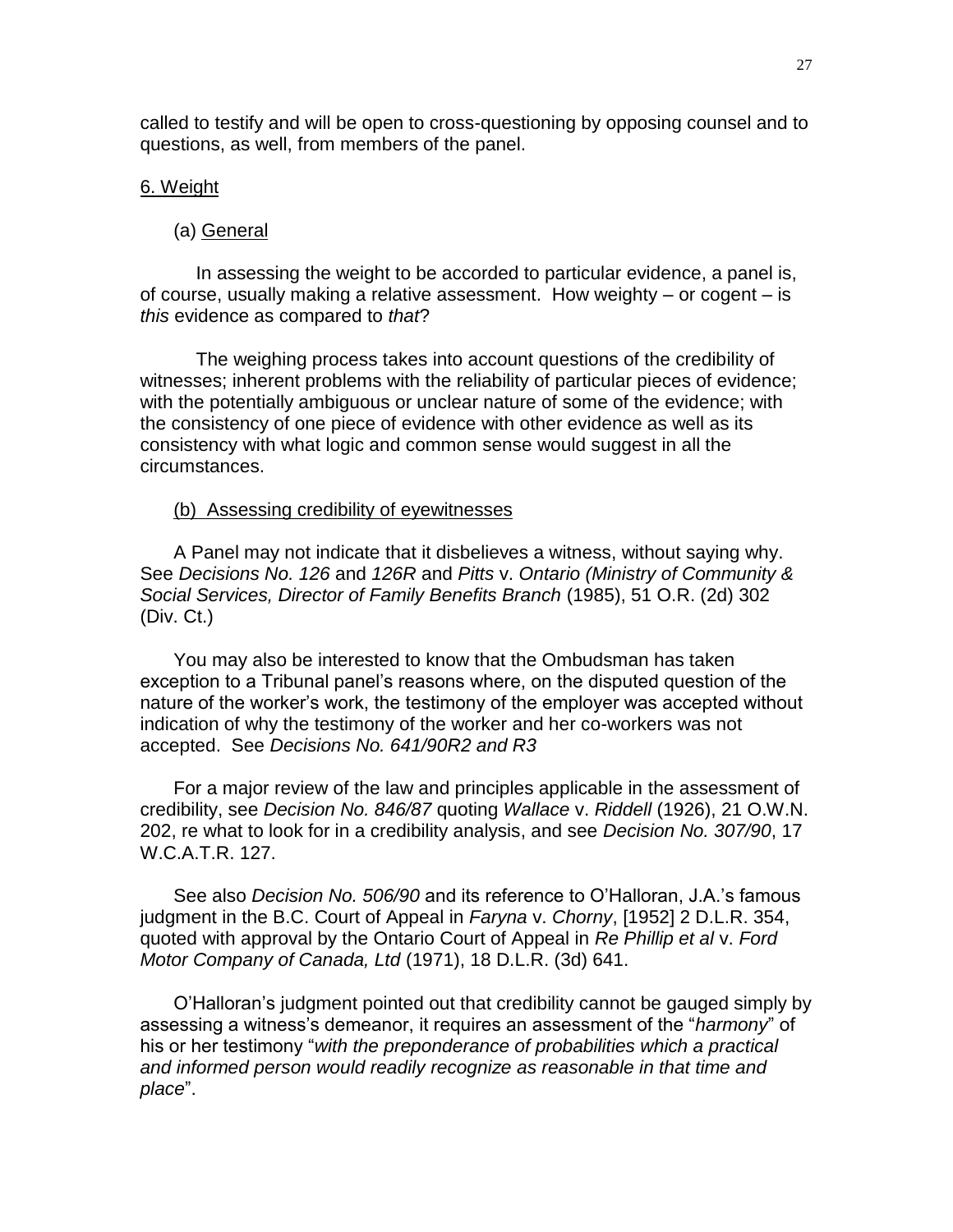And, indeed, those who have attended recent judge-led workshops on decision-making will know that experienced judges now regard it as dangerous for a judge to base credibility calls on his or her impression of the witness's demeanor.

See also *Decision No. 210/91* re inconsistencies not always being indicative of a lack of credibility.

## (c) Weighing expert testimony

Tribunal panels, of course, frequently find themselves having to choose between conflicting medical reports. Here, considerations regarding the inherent relative reliability of the reports are critical. Which doctor's qualifications are more relevant? Which doctor is better qualified than the other? Which doctor had the better opportunity to study the problem? How complete and reliable was the information the doctor was working with? Has the doctor any bias or interest in the outcome of the case? Which conclusion is more consistent with common sense? (In the latter respect, see the later discussion about the nature of the panel's role as a fact-finder.)

But, note that it has been regarded as important that panels choose between expert opinions and not substitute their own "expert" opinion. See in this respect *Decision No. 326/93,* and *Decision No. 98/94L,* 30 W.C.A.T.R. 22*.*

However, if the experts do not feel they can say with certainty that X caused Y, that is not necessarily the end of the matter. The S.C.C. has held in *Snell* v. *Farrell* (1990), 72 D.L.R. (4<sup>th</sup>) 291 (unanimous judgment written by the late Sopinka J.) that "an inference of a [causal relationship] may be drawn even though medical or scientific expertise cannot arrive at a definitive conclusion". It is a question of taking "a robust, and pragmatic approach to the evidence and applying common sense".

For a full review of the significance of Snell in workers' compensation occupational disease cases, see *Decision No. 549/95I2*. See also *Decision No. 473/91.* 

# (d) The Benefit of Doubt

For the sake of completeness, in the context of the panel's weighing of evidence I should mention the concept that the benefit of the doubt goes to the worker. Forgive me, if I make reference only to the pre-1998 Act, but I believe there has been no substantial change in this concept in the new Act.

I refer, of course to section 4(4) which says that "where it is not practicable to determine an issue because the evidence for or against the issue is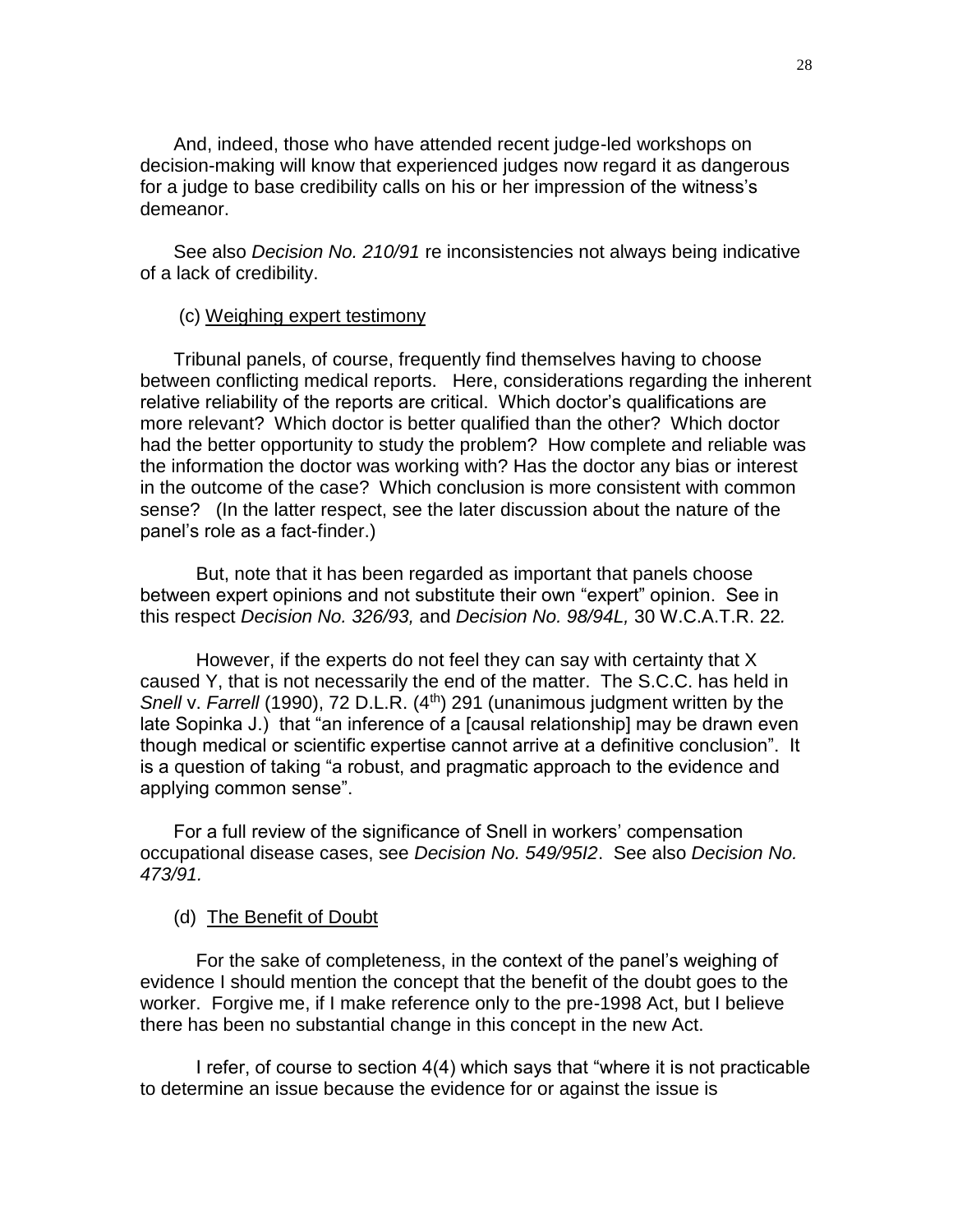approximately equal in weight, the issue shall be resolved in favour of the claimant".

As you know it is by now well established that this provision only comes into play in those circumstances where there is substantial evidence on both sides and the panel is not satisfied that the evidence on one side is significantly more persuasive than the evidence on the other side. The fact that the evidence on both sides of an issue is approximately equal will not be enough to trigger the benefit of doubt provision if the evidence on neither side goes beyond proving a mere possibility.

#### 7. Standard of Proof

Obviously, the standard of proof is almost always the normal civil-law standard: the balance of probabilities.

However, there is good authority for arguing that in a particular case, on a particular issue, the standard should be higher or lower – should be, as Lord Dennon has said, "commensurate with the occasion". This has been an issue at the Tribunal principally on the question of the standard that should apply to the rebuttal of presumptions. For a fulsome review of the law relating to a "floating" standard of proof, see *Decision 605/91,* 21 W.C.A.T.R. 131. See also 965/88LR, and 82/93. [The Lord Dennon quote may be found in 605/91.]

#### 8. Burden of Proof

The Burden of bringing forward evidence is arguably on the system, but as a practical matter falls, in the first instance, on the appellant. However, the burden of proof, in the sense of who loses if at the end of the day the standard of proof has not been met, is, in benefit claims, obviously on the worker. The burden of proof issue has not, however, any practical effect in Tribunal proceedings, except on the question of who should go first in the proceedings.

Prior to the decision in *Snell* (see below), there had been an emerging new wrinkle in the burden of proof doctrine that was of particular interest to counsel for workers attempting to establish work relatedness in occupational disease cases. The seminal decision was that of the House of Lords in *McGhee*  v. *National Coal Board*, [1973] 1 W.L.R. 1. *McGhee* had been taken as holding that, whenever expert evidence had reached the point of proving that the exposure to materials in the workplace had resulted in *an increased risk* that a worker would contract the disease in question, at that point the burden of proof would shift to the employer (or in our system, presumably the system) and the worker's claim would be successful unless the employer could then prove that worker's exposure had *not* caused the disease in his or her particular case.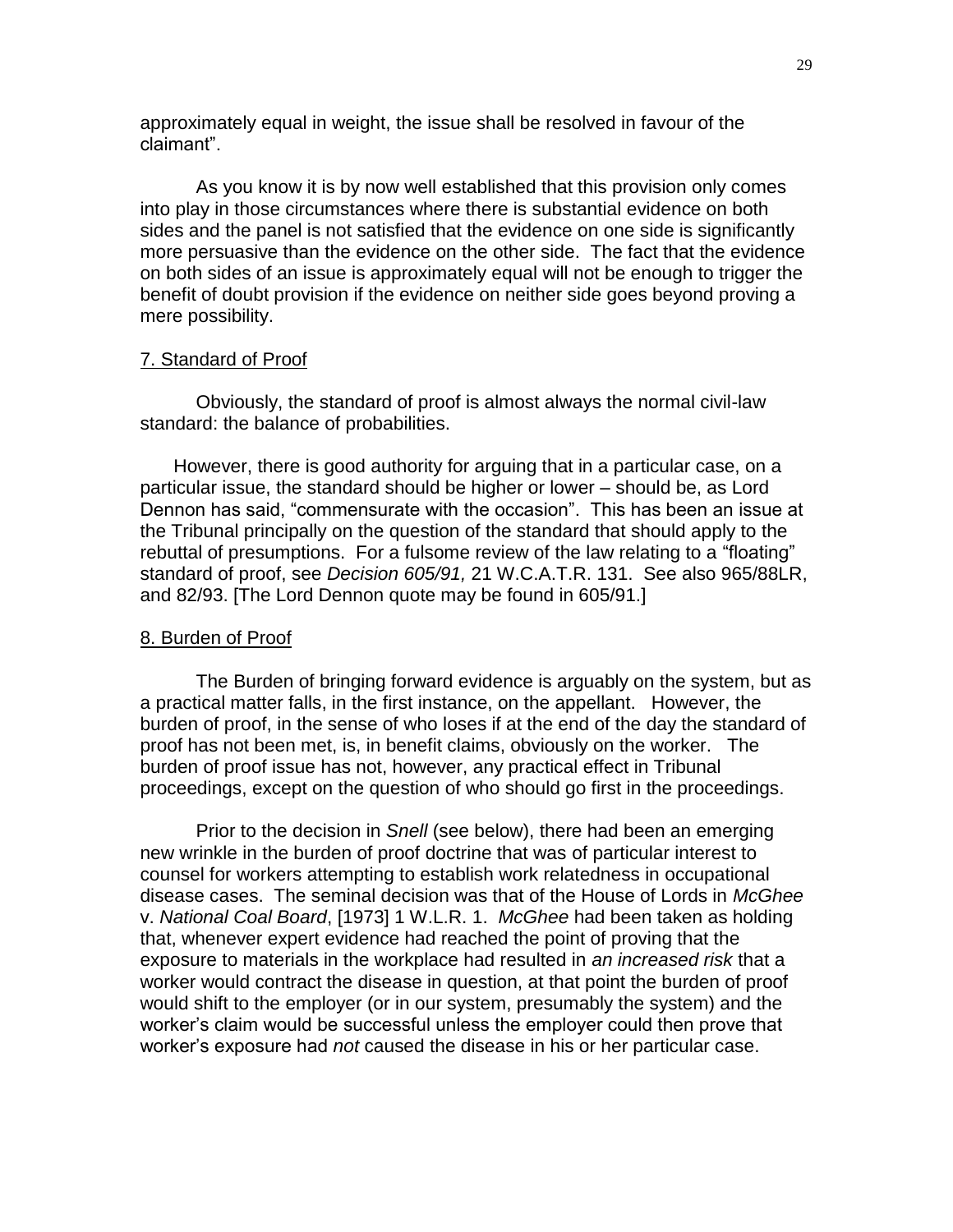This doctrine of the reversal of the burden of proof would, obviously, be of assistance from a worker's perspective in occupational disease cases. However, the doctrine was disapproved of by the SCC in *Snell* (see below), and is not now available. Nevertheless, worker's advocates may want to remember that in *Snell*  the Supreme Court of Canada did not shut the door on McGhee forever.

In rejecting McGhee, Sopinka J., speaking for a unanimous court, said this:

"If I were convinced that defendants [read employers] who have *a substantial connection* to the injury were escaping liability because plaintiffs [read workers] cannot prove causation under currently applied principles, I would not hesitate to adopt one of these alternatives." [i.e., shifting the burden of proof after an increased risk has been proved, as in *McGhee*.] (Emphasis added.)

## 9. The panel's fact-finding role

There are two important things to remember here. First, the Tribunal is engaged in an inquisitorial adjudicative process. And if, after the parties have completed their evidence, the panel is not satisfied that it has enough evidence to be confident as to what the right answer is, it may embark on further investigations on its own initiative. See the Tribunal's Mission Statement.

This mandate is quite different from a court's mandate.

So, one of the things you will want to consider in your final argument is whether there is any further investigation you think the panel should now undertake. There are a number of Tribunal decisions that can be found which discuss the criteria for deciding in favour of or against further investigation.

The second important thing to understand about a panel's fact-finding role in the assessment of expert evidence is that the panel – whether three-person or one – is not to function as an expert assessor but as a *lay* adjudicator *"acting as a jury"*. The SCC was very clear on this point in *Snell.* See the analysis of that aspect of the *Snell* judgment in *549/95I2*, referred to above.

#### 10. The analytical criteria for a fact-finder

The analytical criteria by which a panel considering causation questions in the role of a fact-finding jury is to be governed were also set out in *Snell*. "[Causation]" Sopkinka J., said, "is essentially a practical question of fact which can best be answered by ordinary common sense" and a "robust and pragmatic approach" to the evidence. See, again, *Decision No. 549/95I2.*